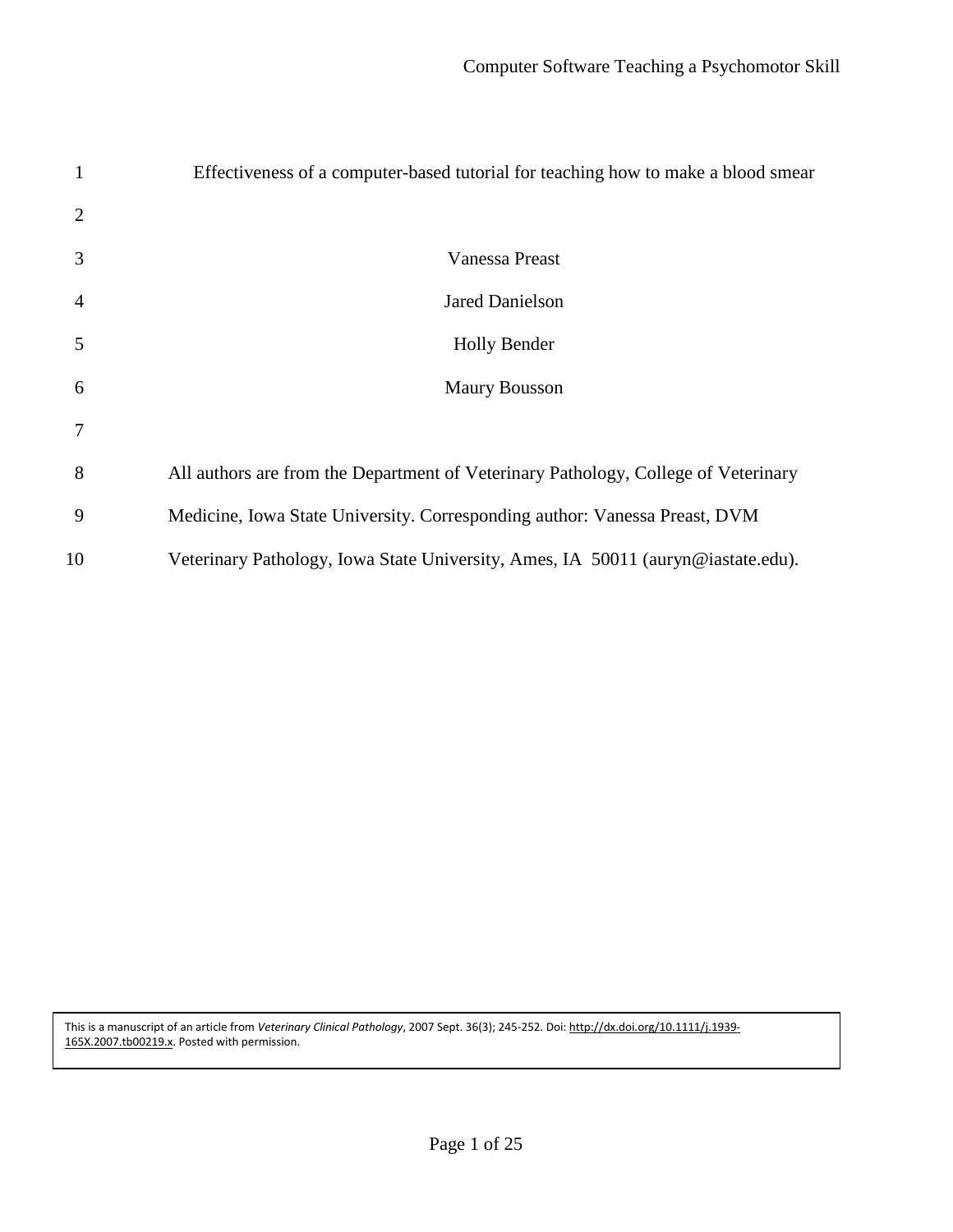Abstract

 **Background:** Computer-aided instruction (CAI) was developed to teach veterinary students how to make blood smears. This instruction was intended to replace the traditional instructional method in order to promote efficient use of faculty resources while maintaining learning outcomes and student satisfaction. **Objectives:** We evaluated the new instructional method to determine its effect on (a) instructor time, (b) students' ability to make smears and (c) students' ability to recognize smear quality. **Methods:** Three traditionally-taught classes were the control group and four classes taught with the CAI were the experimental group. Students in the control group received a short demonstration and lecture by the instructor at the beginning of the laboratory and then were allowed to perform blood smears. Students in the experimental group received their instruction through a self-paced, multimedia auto-tutorial on a laptop computer and then they too practiced making blood smears. Data came from observation, interviews, questionnaires and smears made by students. **Results:** Students using the CAI made better smears and were better able to recognize smear quality. The average time the instructor spent in the room was not significantly different between treatments, but the quality of the instructor time increased with the experimental instruction. **Conclusions:** The tutorial implementation successfully provided students and instructors with a superior teaching and learning experience to the traditional method of instruction. Using CAI is a viable method of teaching students to make blood smears. Key words: Computer-aided Instruction, Tutorial, Blood Smear, Psychomotor Skill, Teaching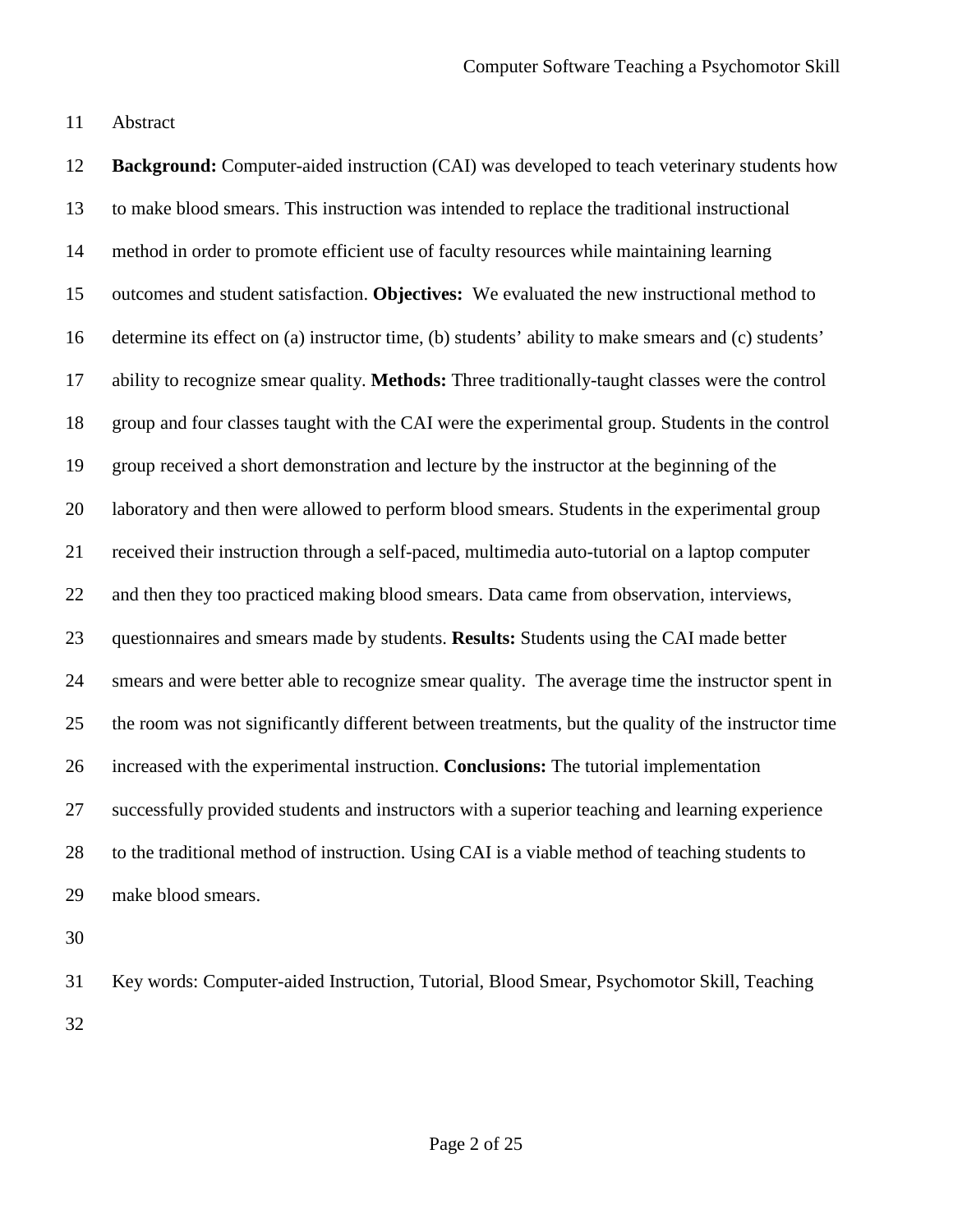A new instructional method was implemented in a one-week veterinary clinical pathology course at Iowa State University. In VPTH 457, a required laboratory rotation for senior veterinary students, the students learn several clinical pathology related topics and skills. Although students value the class, it has placed a significant demand on resources, primarily faculty and staff time. Thus the Pathology Department commissioned a small instructional design team to automate some aspects of the course that were particularly time consuming for instructors. This team converted several lecture portions of the course to a self-paced tutorial system with the goal of maintaining existing learning outcomes, while freeing instructors from repetitive lecture and demonstration. The tutorial discussed herein teaches students how to make blood smears. Studies examining the use of computer-aided-instruction (CAI) have provided a mixed 44 picture  $1, 2, 3$  of CAI effectiveness as an instructional method. There are various reasons for this. Often methodological differences in instructional approach and study design affect outcomes. Furthermore, CAI studies often compare the effectiveness of two different instructional designs to accomplish the same learning goal. Outcomes frequently have less to do with the medium ("computer" or "face-to-face") than with the way the medium is used. Because CAI is a different information presentation method than face-to-face instruction, optimal CAI design may result in instruction that looks very different from its face-to-face counterpart. Alternatively, CAI may be designed to mimic face-to-face instruction rather than to maximize the strengths of that media, or CAI may be carefully designed whereas the comparison face-to-face instruction may be

haphazard. In all such cases, comparative studies weigh poor instruction against effective

instruction rather than comparing two different methods of instruction of equal quality. In this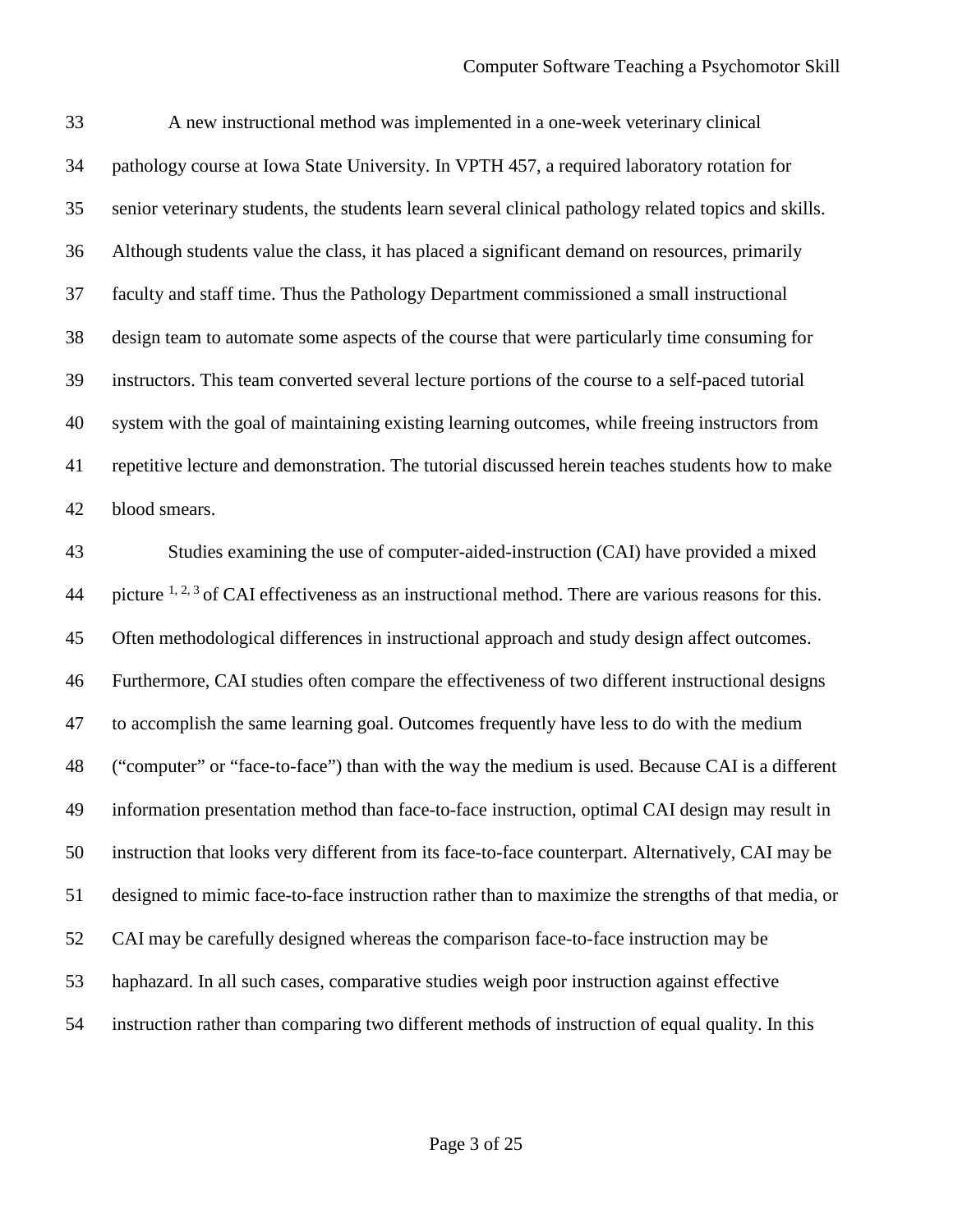| 55 | paper, therefore, we take care to describe both instructional methods in sufficient detail for the   |
|----|------------------------------------------------------------------------------------------------------|
| 56 | readers to determine differences due to approach vs. differences due to media.                       |
| 57 | Because our target skill (making a blood smear) was a psychomotor skill, we also                     |
| 58 | examined the literature to determine what is known about using CAI to teach psychomotor skills       |
| 59 | in health sciences education. Few appear to have examined CAI for psychomotor skill learning         |
| 60 | in medical fields; however, existing studies suggest that CAI can effectively address                |
| 61 | psychomotor learning 4, 5.                                                                           |
| 62 | Since the goal of this particular instructional intervention was to teach how to make a              |
| 63 | blood smear while saving instructor time, we addressed the following questions:                      |
| 64 | 1. Did the manner of instruction affect the amount of time the instructor spent with the course?     |
| 65 | 2. Did the manner of instruction affect the quality of the time the instructor spent with the        |
| 66 | course?                                                                                              |
| 67 | 3. Did the manner of instruction affect the quality of the smears the students produced?             |
| 68 | 4. Did the manner of instruction affect the students' ability to recognize errors and self-correct?  |
| 69 | 5. Did the instructional intervention affect learning efficiency (i.e., the amount of student effort |
| 70 | and time needed to learn the task, and the ease with which the student can perform the task)?        |
| 71 | 6. Did the manner of instruction affect students' attitudes about smear-making and the laboratory    |
| 72 | class in general?                                                                                    |
| 73 | 7. Does previous experience making slides affect students' perception of the instructional           |
| 74 | intervention?                                                                                        |
| 75 | Across all questions we hypothesized that the tutorial would result in equivalent or                 |

superior learning and attitude outcomes when compared to the traditional method.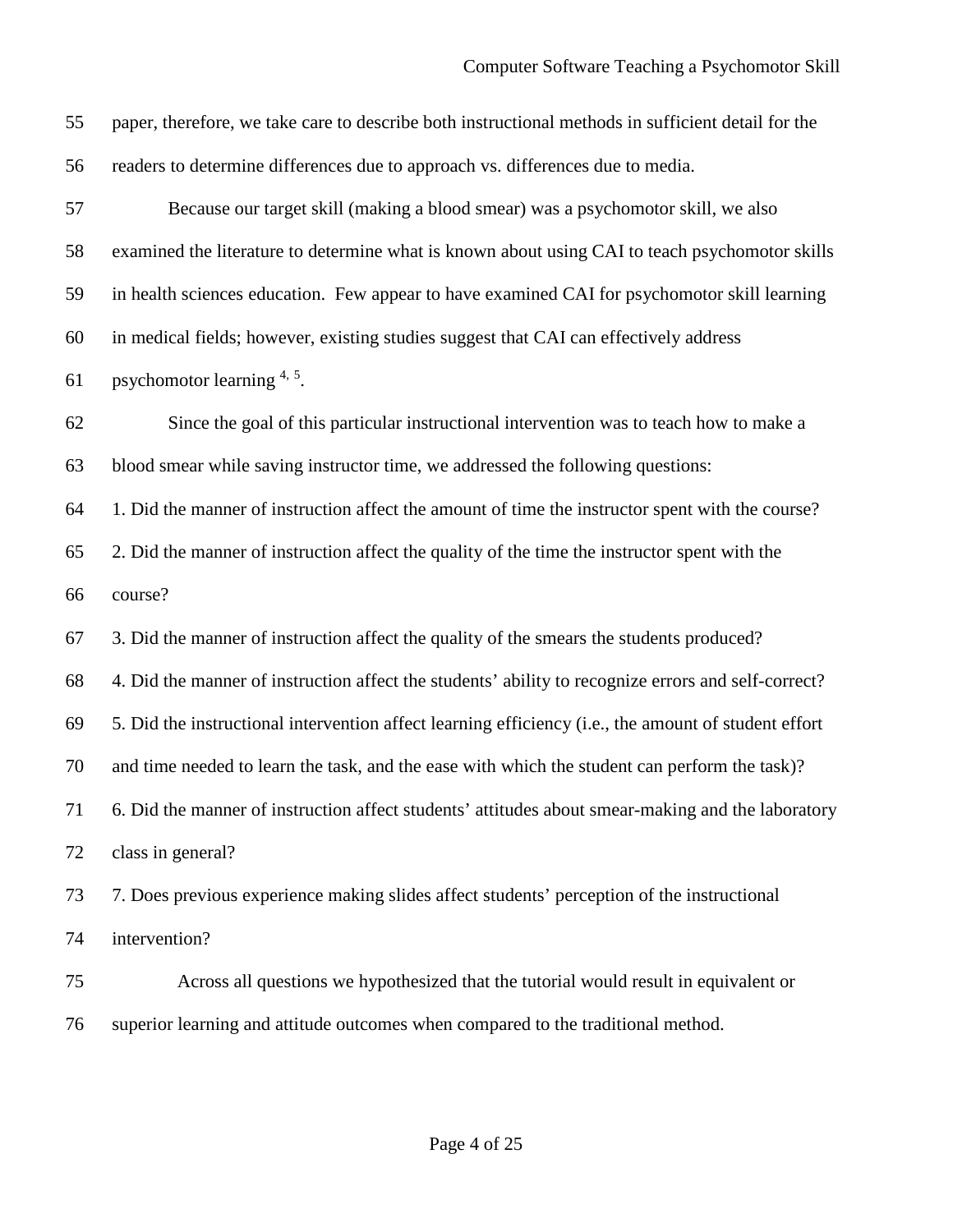- II. Materials and Methods
- A. Instructional Materials

 The tutorial consists of 17 data presentation slides containing text, illustrations, video, and audio, and 21 interactive question slides.

 The content of the tutorial was derived primarily from instructional materials produced by subject matter experts (clinical pathologists, residents and clinical pathology laboratory technologists). The instructional presentation and interactions were designed according to commonly accepted instructional design principles to promote a high level of motivation, recall 85 and comprehension  $6, 7, 8$ . The tutorial's instructional strategy, 1. emphasizes the relevance of the concepts being taught, 2. uses multiple formats (text, video, and graphics) to demonstrate the smear-making procedure, 3. provides multiple examples of good and bad smears and describes the processes that most likely produced each result, 4. provides extensive practice identifying good and bad smears, and choosing the most likely cause for smears' appearance, and 5. requires practice making smears.

 The visual design was intended to ensure a pleasing experience for the tutorial users and 92 to maximize the effectiveness of message delivery (Figure 1). We used a simple, clean arrangement of content elements and a color scheme of dark blue Ariel text on a light background. We maintained the navigation and content areas in the same location on each screen. We minimized the need for scrolling by limiting the text per screen.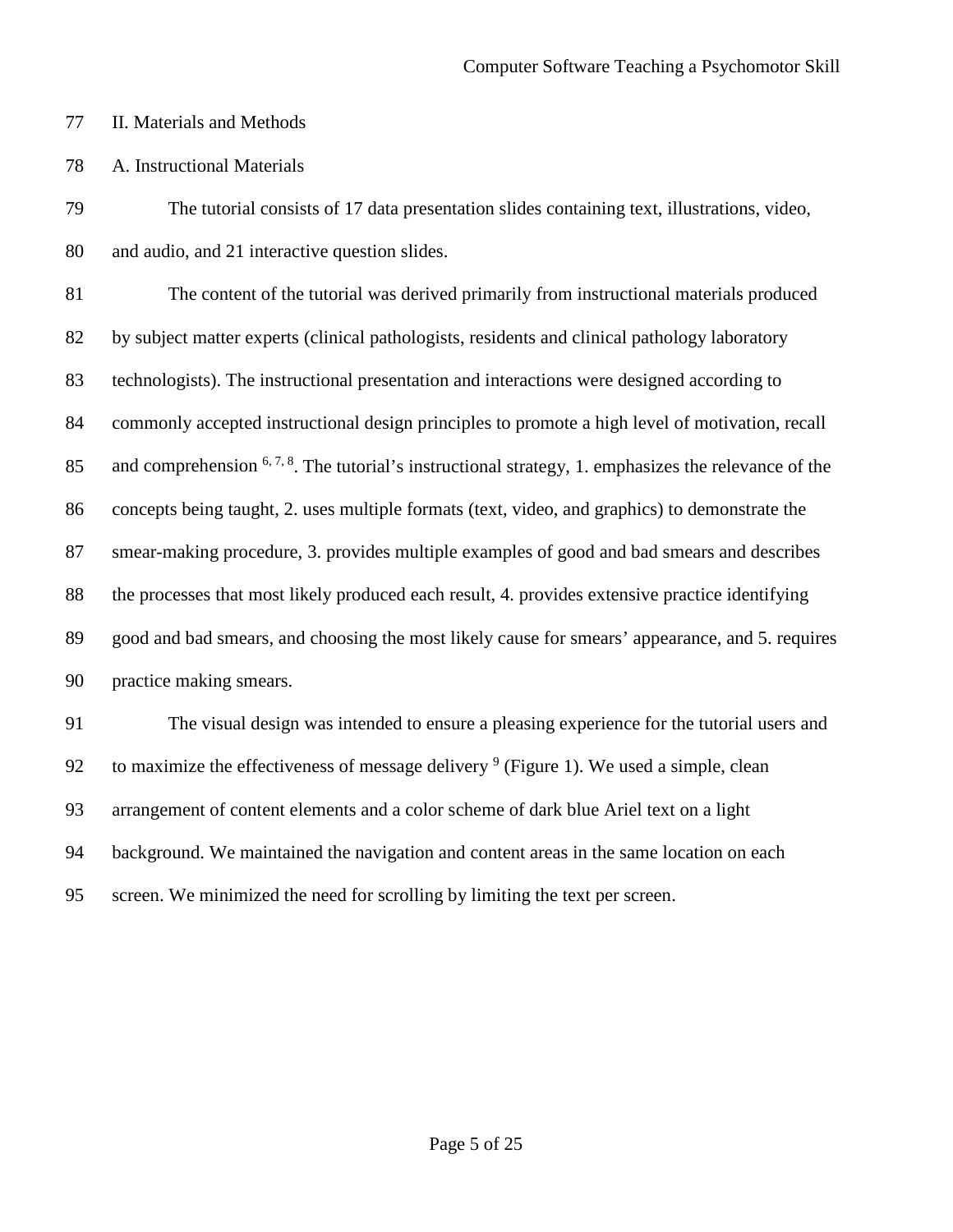

97 The tutorial was designed to be used primarily in a linear fashion. There are two dark 98 blue arrows in the bottom right-hand corner of the screen. Clicking the right- or left-facing blue 99 arrow moves the tutorial in a forward or backward direction respectively. When the right arrow 100 is present and blue, it is possible to move forward by clicking on it. However, this arrow will 101 become gray and non-clickable at each question slide (Figure 2-A). Once the correct answer is 102 chosen, such as "no" in Figure 2-B, the right arrow becomes blue and clickable. This feature 103 discourages the students from moving forward until they select the correct answer, thus 104 reinforcing the proper response. The program also provides immediate feedback for each answer 105 in the box above the arrows.

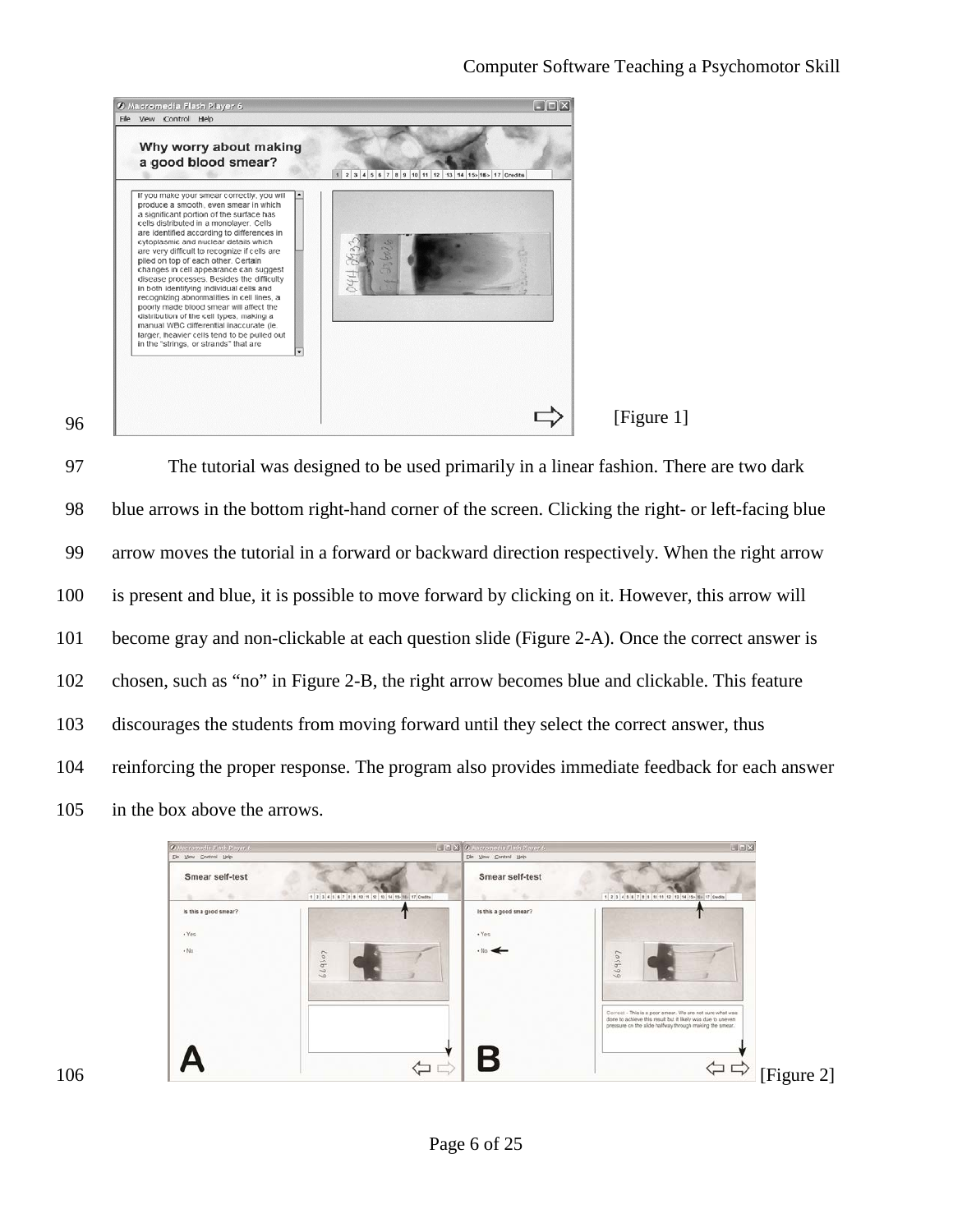| 107 |                                                                                     | A clickable menu is available as part of the main title bar across the top of the page. This                                                                                                                                                                                     |
|-----|-------------------------------------------------------------------------------------|----------------------------------------------------------------------------------------------------------------------------------------------------------------------------------------------------------------------------------------------------------------------------------|
| 108 |                                                                                     | menu permits users to skip to a selected page. This function prevents a user from becoming                                                                                                                                                                                       |
| 109 |                                                                                     | "stuck" on a certain screen, and it allows students to move directly to a certain area of the tutorial                                                                                                                                                                           |
| 110 |                                                                                     | to retrieve information rapidly. This menu also indicates the user's current location within the                                                                                                                                                                                 |
| 111 |                                                                                     | tutorial by graying out the screen's corresponding slide number in the menu bar. As seen in                                                                                                                                                                                      |
| 112 |                                                                                     | Figure 1, the box containing the number 1 is grayed for the first screen, and in Figure 2 the box                                                                                                                                                                                |
| 113 | containing the number 16 is grayed for the "yes-no" questions on the $16th$ screen. |                                                                                                                                                                                                                                                                                  |
| 114 |                                                                                     | The final version of the tutorial was reviewed for accuracy by two laboratory technicians                                                                                                                                                                                        |
| 115 |                                                                                     | and three clinical pathologists. During tutorial development, we ensured software usability with a                                                                                                                                                                               |
| 116 |                                                                                     | process <sup>10, 11</sup> which involves recording usability problems as target users interact with the                                                                                                                                                                          |
| 117 | software.                                                                           |                                                                                                                                                                                                                                                                                  |
| 118 | The instructional materials                                                         | <b>Instructions for Blood Smear Laboratory</b><br>In this laboratory you will:<br>* Learn how to make a good blood smear                                                                                                                                                         |
| 119 | also included three items that                                                      | * Learn some common errors in making blood smears<br>* Learn how to make a reticulocyte smear<br>* Learn how to stain a slide<br>* Practice making blood smears                                                                                                                  |
| 120 | eliminated the need for an instructor                                               | * Practice performing differential counts and identifying reticulocytes<br><b>Directions:</b><br>To open underlined files, hold the control key while clicking the text with the left mouse button                                                                               |
| 121 | to present didactic information at the                                              | 1. Work through the Blood Smear Tutorial (bloodsmear tutorial)<br>2. View video and read instructions on making reticulocyte smears<br>a. Video demonstration (file named Making Reticulocyte Smear3.MOV on<br>Desktop)                                                          |
| 122 | beginning of the lab. First, the hand-                                              | b. Text instructions (Reticulocyte-Smear-Instructions.doc)<br>3. Notify the instructor when the first person done with the tutorial is beginning to<br>move on to making smears.                                                                                                 |
| 123 | out found in Figure 3 described the                                                 | 4. Practice making blood smears until you have made two good smears<br>a. The materials are in the back of the room<br>b. Make note of the medical record number of the blood you choose<br>C. Show your smears to an instructor if you have any question about their            |
| 124 | entire laboratory procedure to the                                                  | quality<br>5. Stain at least one good smear<br>a. Use Diff-Quik stain in the three jars next to the sink                                                                                                                                                                         |
| 125 | students. The handout found in Figure                                               | b. The instructions for staining are found next to the stain and in the file<br>(Staining-with-Diff-Quik.doc) on the computer<br>6. Perform a differential count on the Diff-Quick stained smear<br>a. Sheets with data printed out from the hematologic analyzer are present on |
| 126 | 4 (linked from Figure 3 via                                                         | the back table.<br>b. Use the sheets to verify your counts<br>7. Make a reticulocyte smear                                                                                                                                                                                       |
| 127 | hypertext), explained to students how                                               | a. The materials are present in the back of the room<br>b. Refer to the instructions or seek assistance of the instructor as needed<br>8. Examine the reticulocyte smear and identify a reticulocyte                                                                             |
| 128 | to stain their smears. Finally, the                                                 | [Figure 3]                                                                                                                                                                                                                                                                       |

129 movie illustrated by Figure 5 showed students how to perform the reticulocyte smear. Using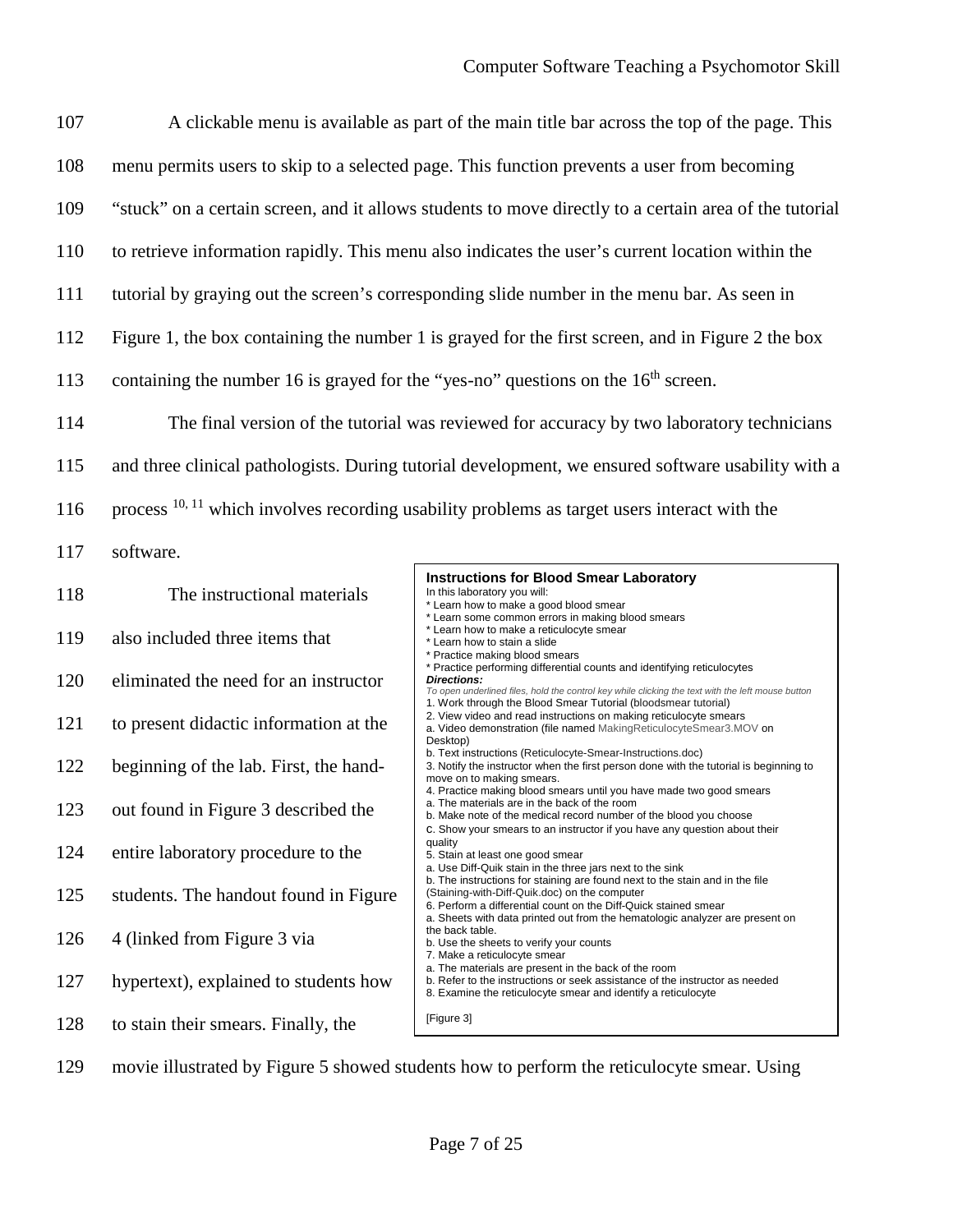- 130 these three resources and the tutorial, students were able to complete the blood smear section
- 131 without any involvement from the instructor.



**Staining with Diff Quik** 

Step 3: Dip the smear into the second jar (#2) with the red liquid about 5-7 times Step 4: Dip the smear into the third jar (#3) with the dark blue-purple liquid about 5-7 times Step 5: Rinse slide with a gentle stream of water Step 6: Air-dry or use dryer to blow dry

[Figure 4, (Left)]; [Figure 5, (Below)]



133

132

## 134 B. Procedure

135 Ten sections of 10 to 12 students (senior veterinary students and a few foreign-trained 136 veterinarians) enrolled in the core clinical pathology rotation between 2004 and 2005. A new 137 section was offered approximately every other week during the fall and spring semesters. This 138 study focused on a two-hour session of the rotation that teaches slide-making methods followed 139 by an opportunity to make and stain blood smears.

140 Group Selection and Assignment:

141 Seven sections of no more than 12 students (70 students total) participated in the study.

142 Students were randomly assigned to sections through the college's administrative process. The

143 three sections which occurred first received the control treatment, and the remaining four

144 sections received the experimental treatment.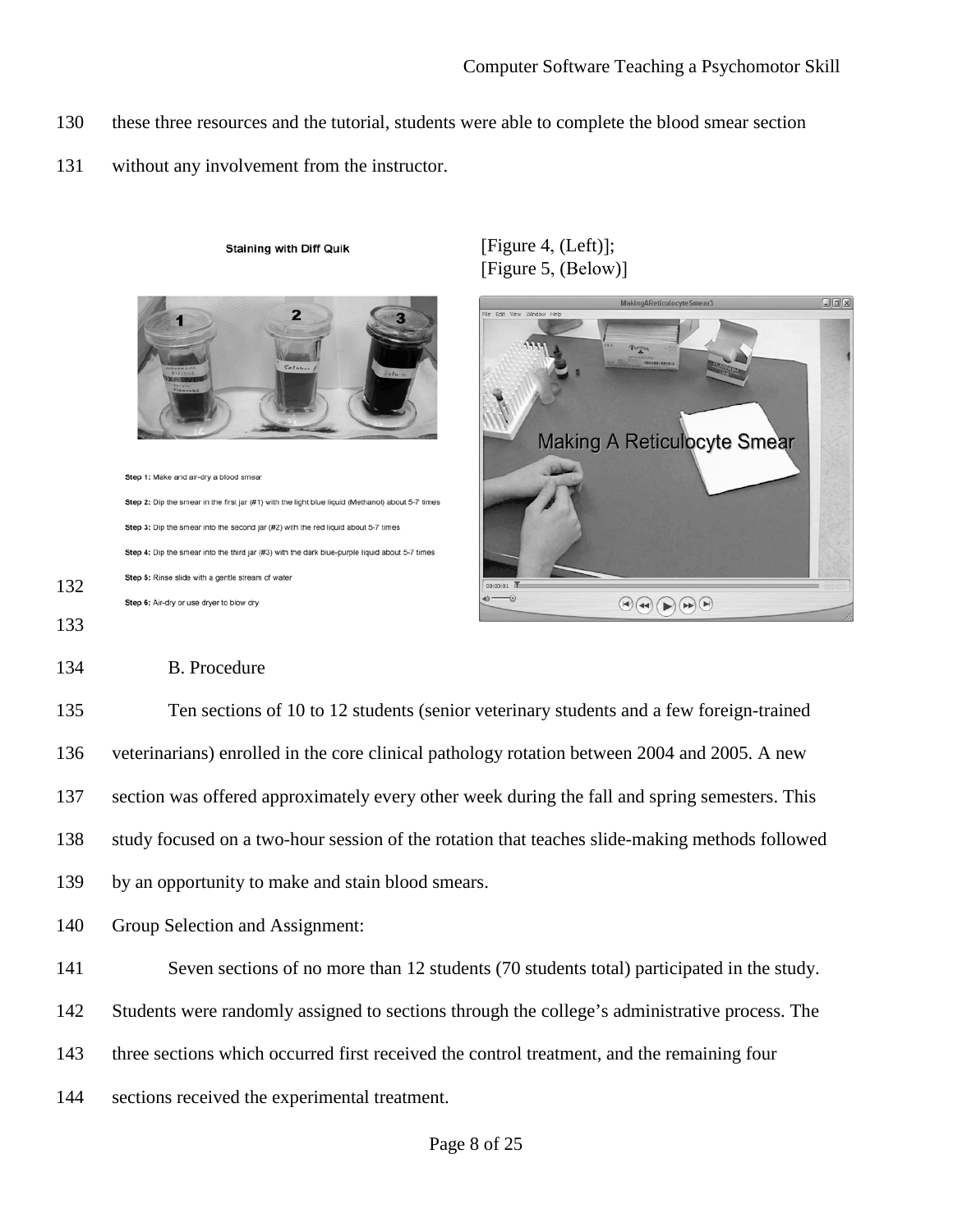Instructional methods:

 *Control instruction:* In the traditional teaching method the instructor, a medical technologist, explained and performed live demonstrations of smear-making techniques while the students observed. The instructor also explained some principles of staining, methods of ensuring good smears and how to make reticulocyte smears. After the demonstration, the students would collect some of the available materials and begin making smears. While teaching the course, the instructor was also responsible for laboratory duties. Therefore, she would leave the class after the demonstration and then reenter periodically to answer questions and assist students.

 *Experimental instruction:* A notebook computer was made available to each student. The students were told to access a document which explained the laboratory's purpose and activities (Figure 3). These instructions contained links to the Blood Smear Tutorial, a movie demonstrating the reticulocyte smear (Figure 5), and a document describing how to stain smears (Figure 4). The students completed the tutorial and began to make their blood smears using the materials provided. The instructor would enter the classroom periodically to assist students if needed but provided no didactic instruction. In summary, the experimental instruction was the same as the control instruction, except that the demonstration and lecture parts of the control instruction were replaced by the self-paced, computer-based tutorial and accompanying laboratory instructions.

C. Data collection

 Two researchers (vp and mb) observed each class and recorded the amount of time that the instructor spent in the classroom and what the instructor and students did. As they made each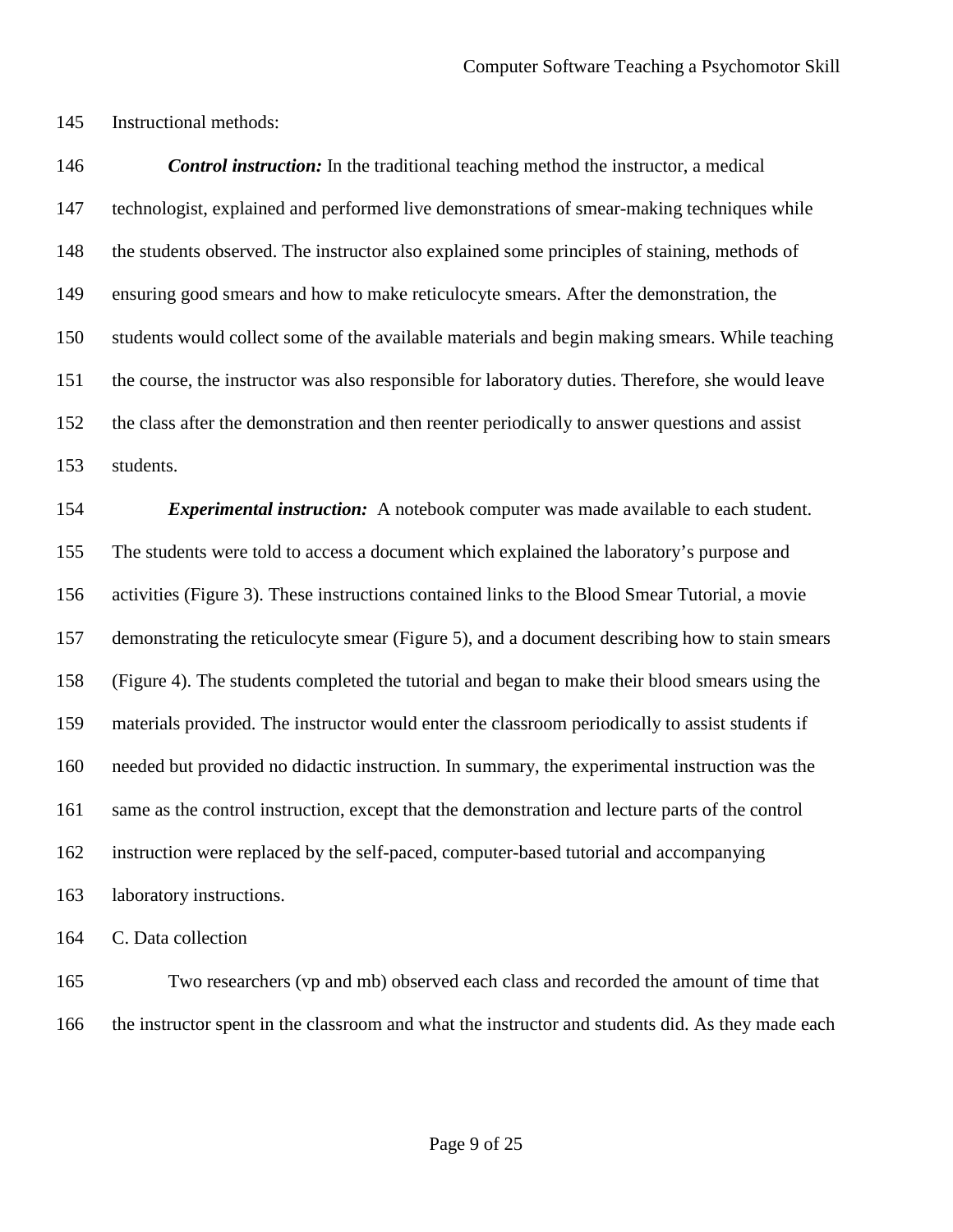smear, students noted the smear quality and the time at which the smear was made. All blood smears were then collected.

 After the laboratory, students completed a questionnaire in which they expressed their feelings about the instruction on a 5-point scale [\(Table 1\)](#page-20-0) ranging from *completely agree* to *completely disagree*. At the end of the study, the instructor also completed a questionnaire with a similar 5-point scale. Additionally, one researcher (vp) interviewed the instructor after each laboratory using a semi-structured interview protocol to obtain her perspective on the class. Instruments:

*a. Surveys*

 Participants completed a survey containing 21 Likert-type items and 6 open-ended questions. We calculated mean responses to Likert items [\(Table 1\)](#page-20-0). Responses to the open-ended questions were not formally analyzed. Student surveys were validated using focus groups to ensure that item meanings were interpreted by the participants as intended. The survey used for the control group was modified slightly between the administration to the first group and to the subsequent two groups; as a result, data were only available for two control groups for Questions 20 and 21. The instructor completed a similar survey at the end of the experiment.

*b. Smear Scoring Rubric*

 Two expert raters used a rubric to determine the quality of each smear. Inter-rater reliability refers to "the level of agreement between a particular set of judges on a particular 186 instrument at a particular time." <sup>12</sup> Raters used a 4-point scale (Excellent-3, Adequate-2, Marginal-1, Non-diagnostic-0) to score 22 glass slides. The scores were also converted to a dichotomy (diagnostic or non-diagnostic) by categorizing excellent and adequate scores as diagnostic and categorizing marginal and non-diagnostic scores as non-diagnostic. Rater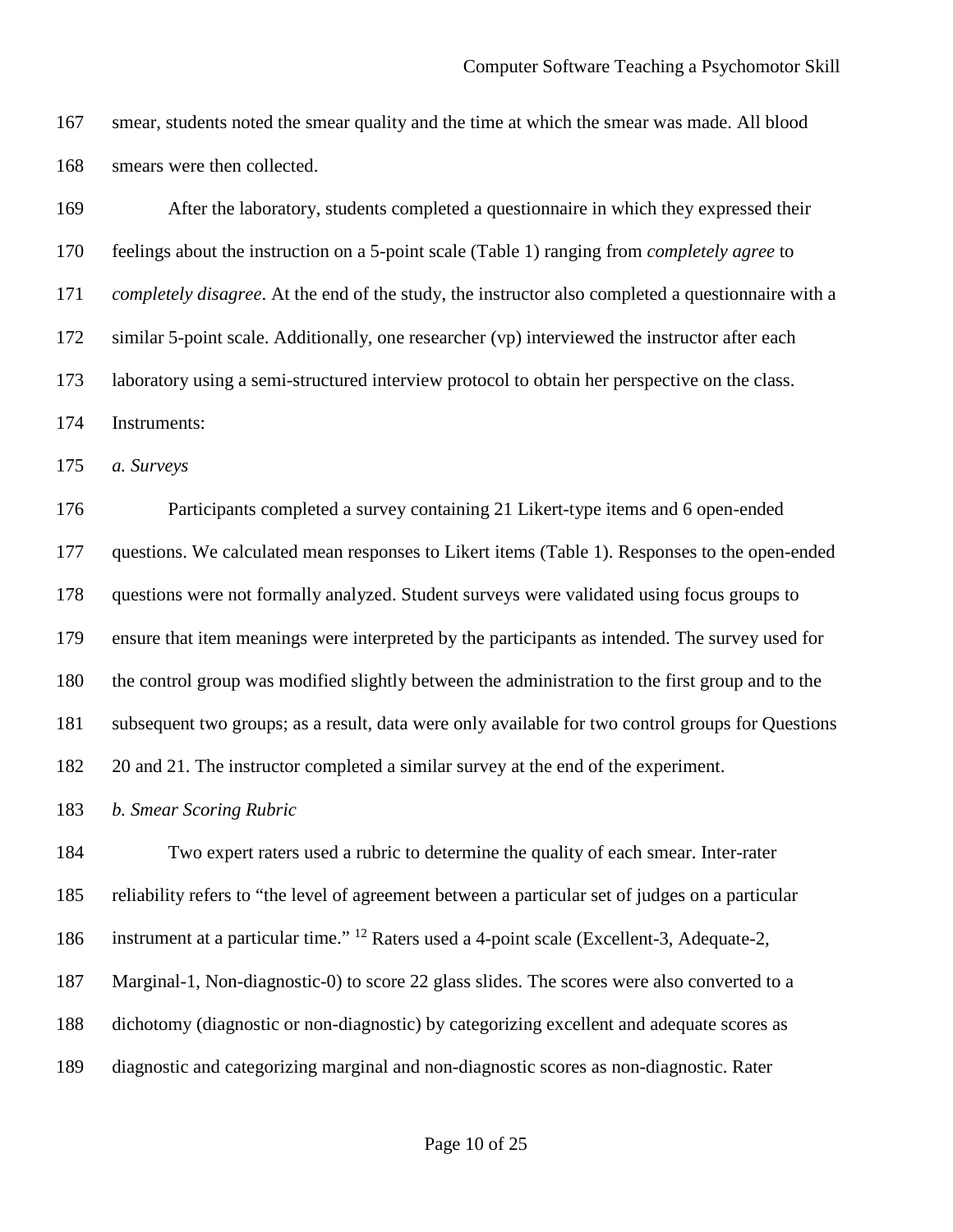agreement was 95%, with a Cronbach's Alpha of 0.95. Consensus estimates of quality inter-rater 191 reliability should generally be 70% or greater,  $^{12}$  and a Cronbach's Alpha value of 0.7 or higher 192 is commonly thought to indicate good consistency.<sup>13</sup> Therefore, we determined that the reliability of our raters/rubric was sufficient to pursue the full study.

 Since the rubric was to be used to promote consistent scoring of blood smears between judges and because the smear quality gold standard is the approval of an expert, we felt that high inter-rater reliability also would ensure the validity of the blood smear quality assessment.

Data Analysis:

 An ANOVA was used to compare treatments in terms of instructor time dedicated to each activity, smear quality, degree to which students agreed with the expert, and student responses to the Likert items.

*a. Analysis of smear quality*

 Each participant's slide quality score was calculated by taking the mean rater score for all of the participant's smears. Thus, each participant received a smear quality score between 1 (all smears are non-diagnostic) and 2 (all smears are diagnostic) regardless of the number of smears he or she submitted.

*b. Analysis of student/expert agreement*

 The degree to which students accurately estimated the quality of their smears was determined by comparing the student quality score with the expert quality score for each smear. When the student quality score for a smear agreed with the score of one or both experts, the student was given an agreement score of 2 for that smear. When the student quality score was different from the score of both experts, the student was given an agreement score of 1. An overall student-rater agreement score was determined for each student by calculating the mean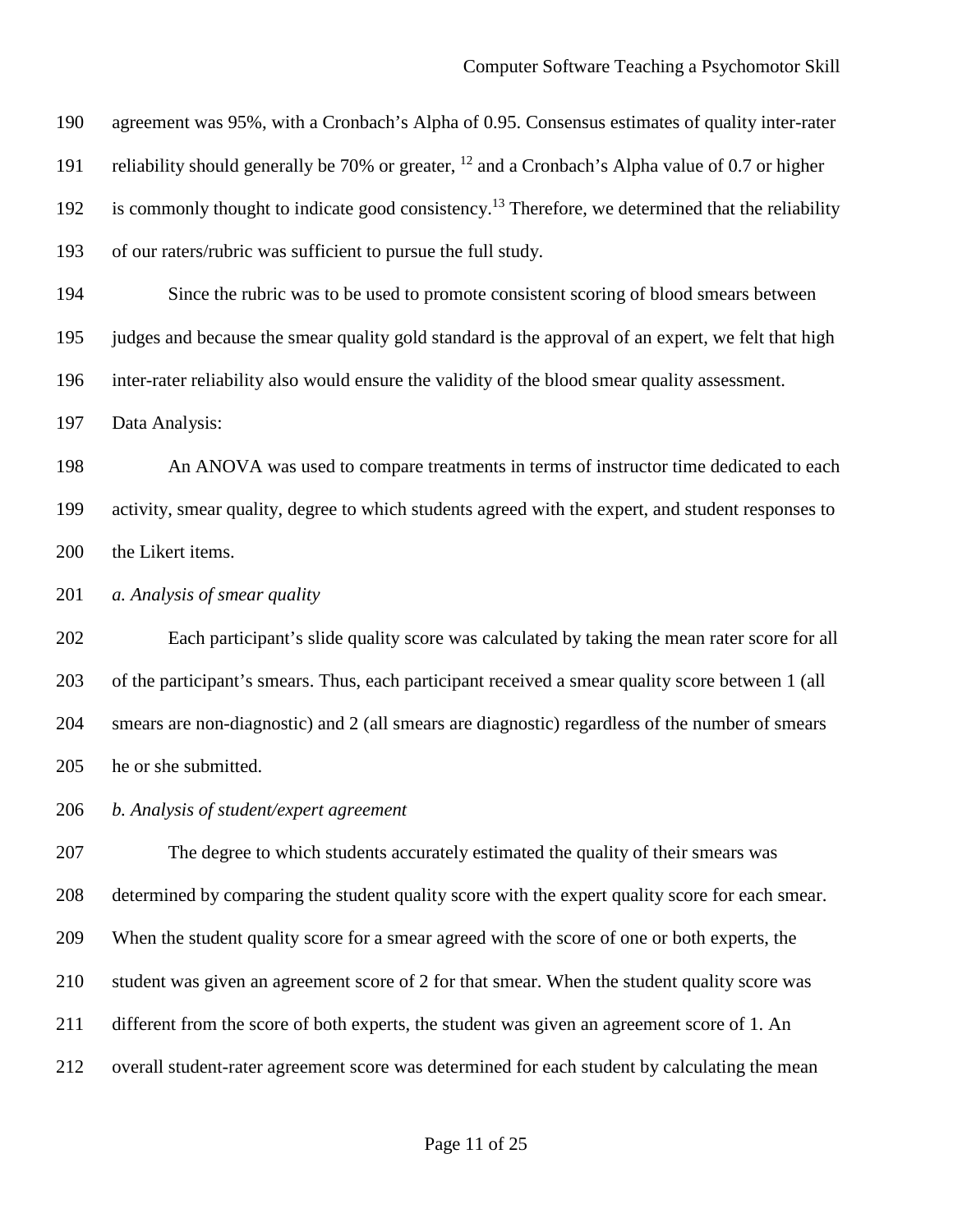- "agreement" among all smears submitted; thus a student's score could range from 1 (complete
- disagreement) to 2 (complete agreement).
- *c. Analysis of student attitudes by experience level*
- We performed a multifactorial ANOVA with experience (4 levels) as one factor, and
- group (control or tutorial) as the other to determine if students' attitudes towards the instructional
- interventions varied by their prior experience making blood smears.

III. Results

Questions 1 and 2: Did the manner of instruction affect the amount and/or quality of time the

instructor spent with the course?

 Table 2 shows the amount of time the instructor spent in the classroom by treatment group and activity (demonstration or interaction). An ANOVA revealed no significant difference between control or tutorial groups for the total amount of time the instructor spent in the room  $(F_{(1, 5)} = 0.813, p = 0.409, power = 0.072)$ . Because homogeneity of variances could not be 226 assumed, this finding was confirmed using a non-parametric (Mann-Whitney) test ( $U = 4.000$ , N<sub>1</sub> 227 = 3,  $N_2 = 4$ ,  $p = 0.629$ , two-tailed).

 The instructor spent almost no time performing demonstrations or lecturing in the tutorial groups, which was significantly less than the amount of time spent doing these activities with the 230 control groups  $(F_{(1, 5)} = 13.391, p = 0.015, power = 0.387)$ . She spent 6.7 more minutes 231 interacting with the tutorial groups, though this difference was not statistically significant ( $F_{(1, 5)}$ ) 232 = 0.993,  $p = 0.365$ , power = 0.127).

 After teaching all control and tutorial groups, the instructor completely agreed that using the tutorial made instructing the class easier and helped decrease teaching time. She also indicated that the tutorial made instructing the class more enjoyable, made the content more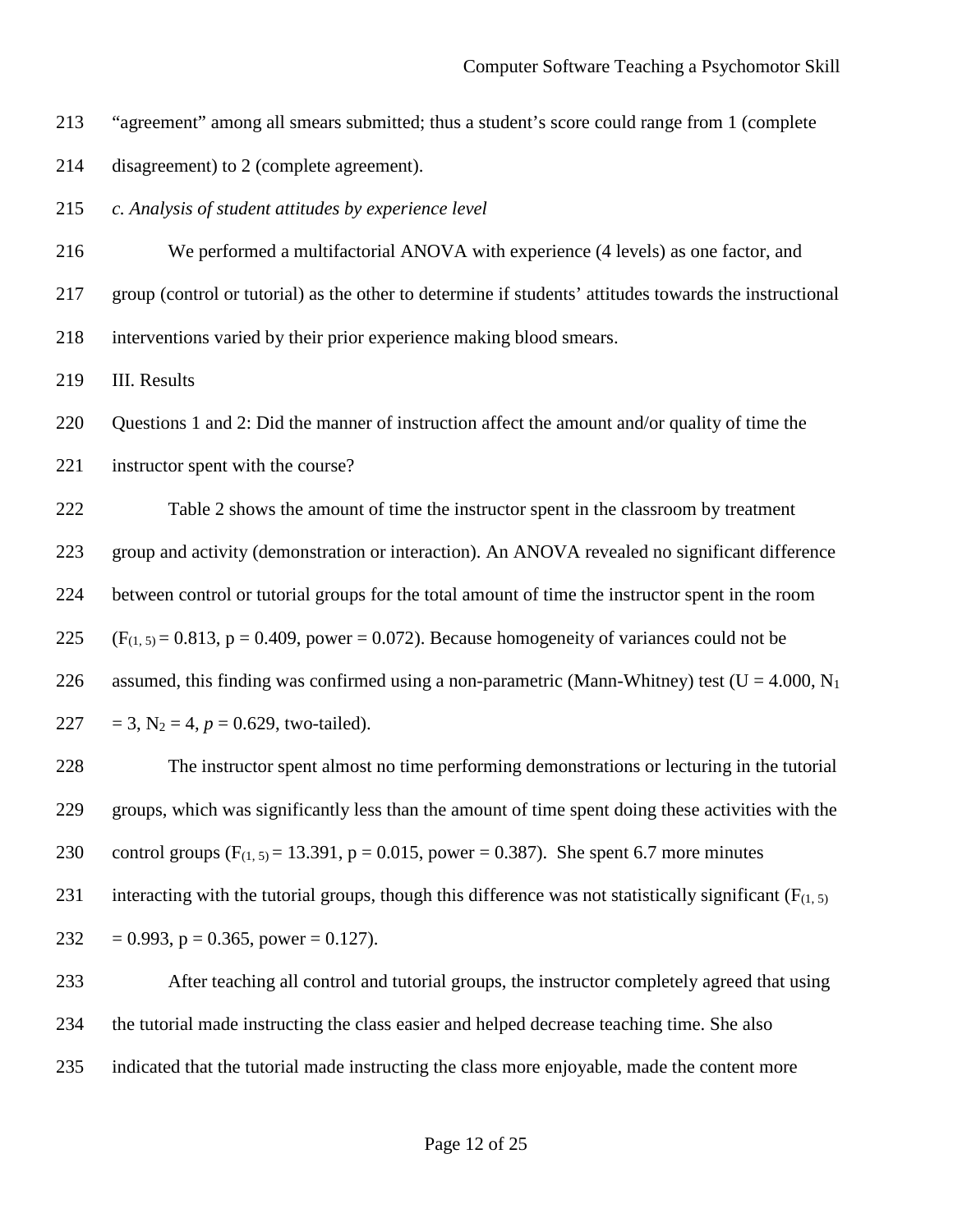organized, and helped focus some students. The instructor was concerned that the tutorials might discourage some students from approaching her for help when needed. However, the tutorial students themselves indicated that they required less assistance from the instructor than the 239 control students, both in response to question 16 [\(Table 1,](#page-20-0)  $F_{(1, 68)} = 7.962$ ,  $p = 0.006$ ), and in response to open-ended questions. Similarly, 8 of 31 control group students (25%) specifically mentioned wanting more interaction with an instructor, whereas only 4 of 39 tutorial group students (10%) mentioned wanting more instructor interaction. Question 3: Did the manner of instruction affect the quality of the smears the students produced? Rater agreement on scoring all slides as either diagnostic or non-diagnostic was good 245 (Chronbach's alpha  $= 0.87$ ). There were a small but significantly greater number of diagnostic slides in the tutorial 247 group than in the control group [\(Table 3,](#page-24-0)  $F_{(1, 70)} = 4.118$ , p < 0.05). Students in both groups agreed equally that the training improved their ability to create blood smears [\(Table 1,](#page-20-0) Question 6). However, as seen in [Table 1,](#page-20-0) Question 20, the tutorial students felt more confident than the

250 control students that they could make good blood smears following the training ( $F_{(1, 57)} = 7.059$ , p  $251 = 0.010$ .

 Question 4: Did the manner of instruction affect the students' ability to recognize errors and self-correct?

 Tutorial group students rated their smear quality more accurately than control group 255 students [\(Table 4,](#page-24-1)  $F_{(1, 66)} = 6.108$ , p = 0.016). This result was partially reflected in survey data. While there was no significant difference between groups' beliefs about their ability to identify 257 good and bad smears after the training [\(Table 1](#page-20-0) Question 5:  $F_{(1,68)} = 0.303$ , p = 0.584), tutorial students were more likely to feel that they knew what they did wrong when they made bad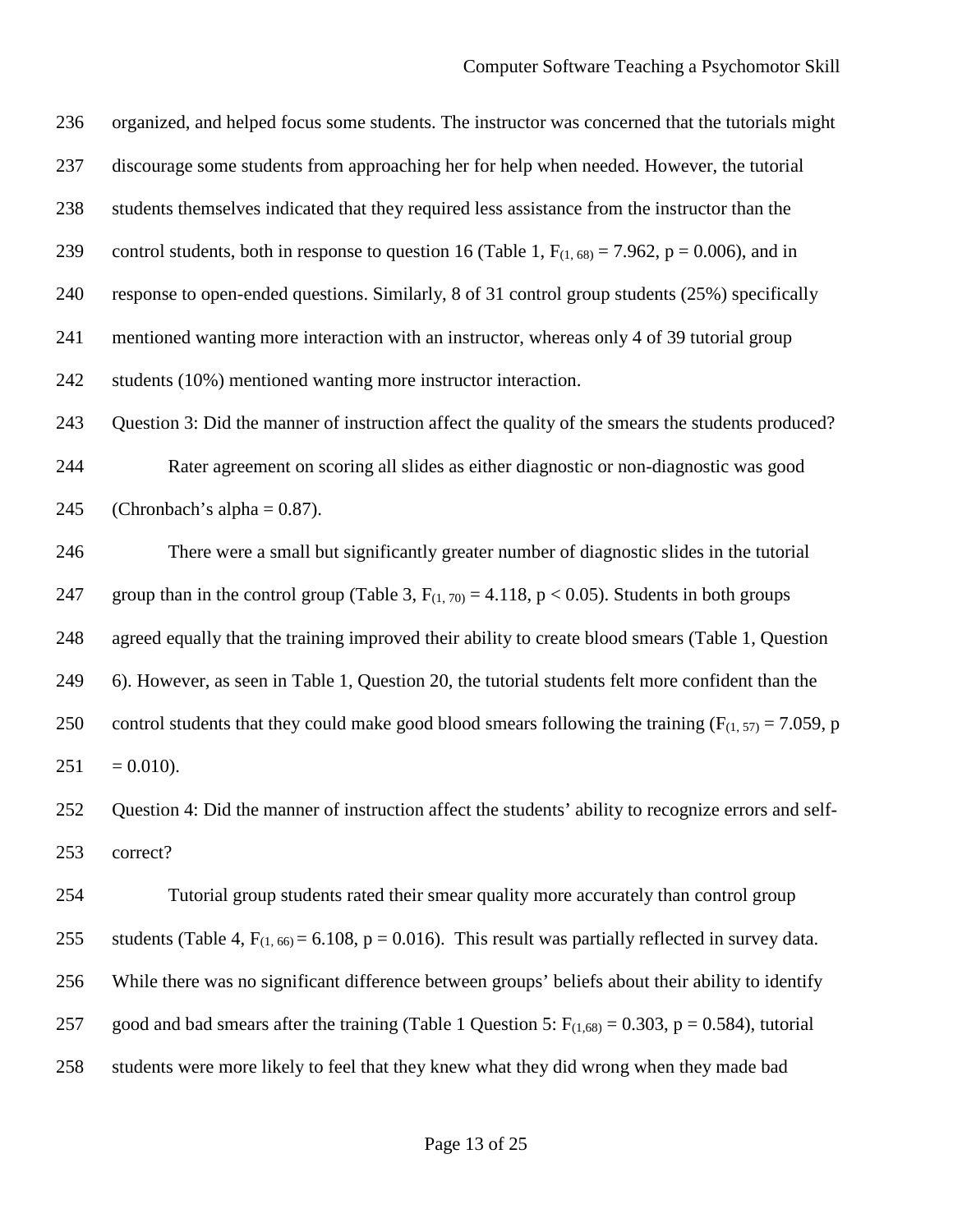259 smears (Question 15:  $F_{(1, 68)} = 6.454$ , p = 0.013). The instructor indicated that "the students who used the tutorial were more aware of what bad slides look like and recognized that they needed more practice."

 Question 5: Did the instructional intervention affect learning efficiency (i.e. the ease of learning 263 the task and the amount of time needed to learn the task)?

 There was no significant difference between experimental and control groups' responses to questions 12, 13 and 14 [\(Table 1\)](#page-20-0), which were intended to indicate the efficiency of the learning. Both groups agreed that the training made it easy to understand how to make a smear, and that they were able to move quickly through the lesson and make good smears with fewer attempts after the training.

 Question 6: Did the manner of instruction affect students' attitudes about smear-making and the laboratory class in general?

 Survey questions 4, 7, 8 and 9 [\(Table 1\)](#page-20-0) were intended to indicate the students' attitudes about the course and about smear-making in general. There was no significant difference between groups' feelings about the relevance of making and interpreting blood smears (questions 7 and 8) or about the importance of making good smears (question 9). Nor was there a significant difference between groups' feelings about the importance of submitting blood smears for a complete blood count (question 4).

 In contrast, the instructor perceived an improvement in the students' attitudes towards making smears when they used the tutorial. She felt that the students using the tutorial were "more concentrated on technique as they started to make the slides, " and that, compared with the students in the control group, those using the tutorial were more positive towards the experience and less likely to give up right away.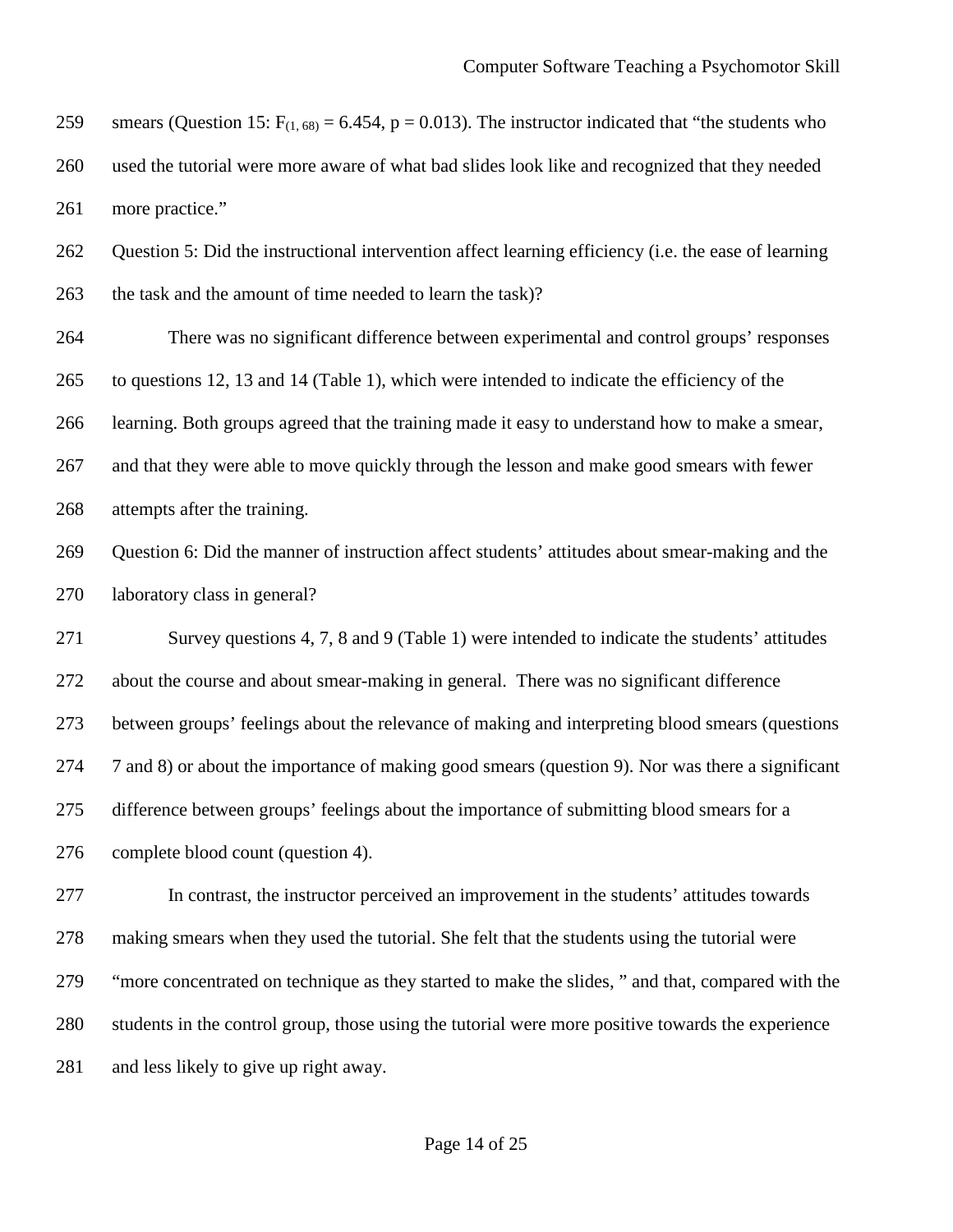- 282 Question 7: Does previous experience making slides affect students' perception of the
- 283 instructional intervention?

284 The multifactorial ANOVA revealed a significant interaction (Figure 6) between student

- 285 experience level and instructional intervention for survey question 13 ( $F_{(3, 51)} = 3.219$  p = 0.03).
- 286 Subsequent analysis (ANOVA) showed a significant difference between instructional
- 287 interventions for those who had made 0 slides previously. The least experienced students using
- 288 the tutorial reported that they could move more quickly through the instruction than the least
- 289 experienced students in the face-to-face sections  $(F_{(1,11)} = 12.995, p = 0.004)$ .
- 290 V. Discussion



- 291
- 292 293

## [Figure 6]

294 The findings support the idea that a simple psychomotor task such as making a blood 295 smear can be learned as readily through computer aided instruction (with supporting instructor 296 interaction) as through face-to-face demonstration. Furthermore, CAI improved the experience 297 for the instructor.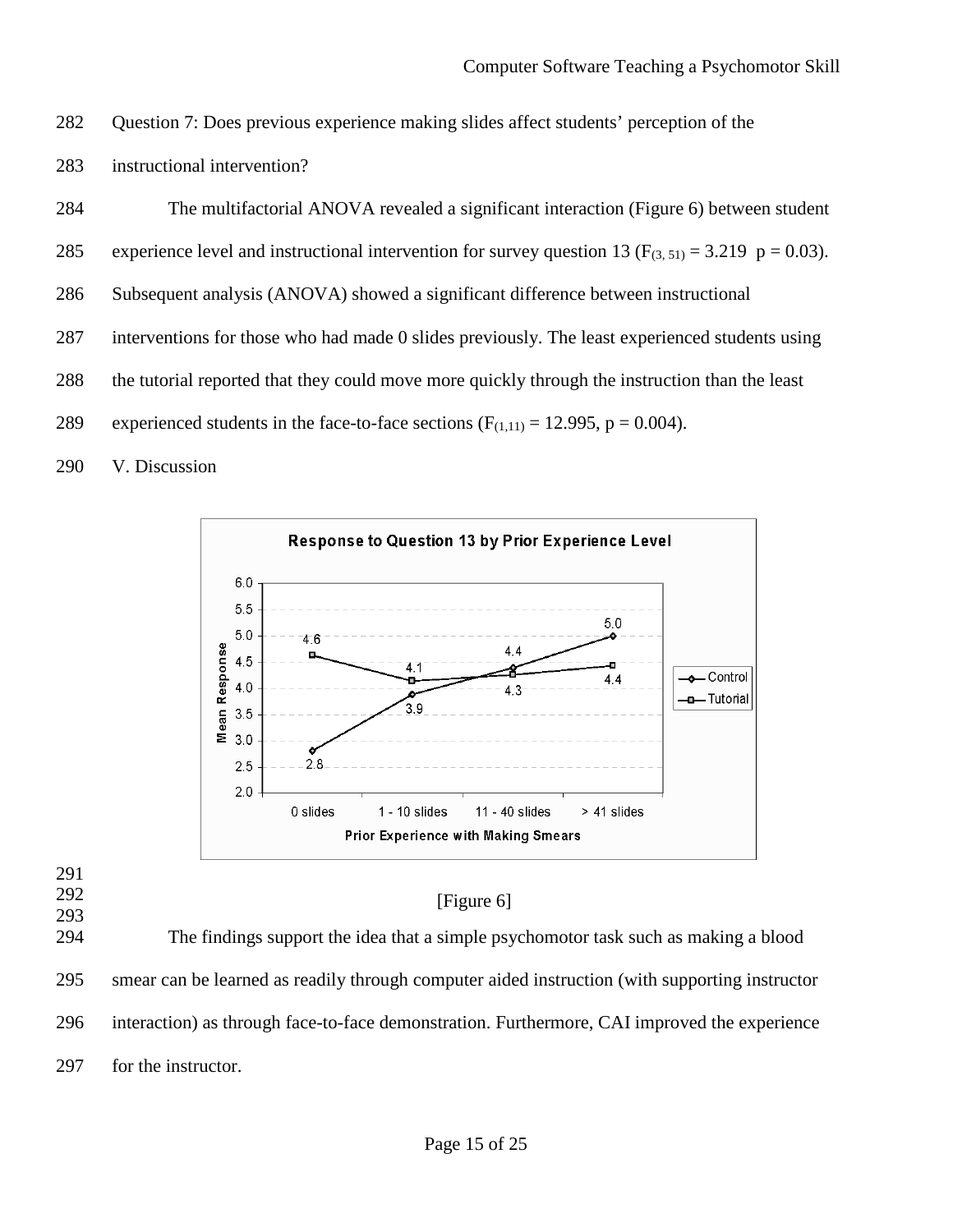Effect on Instructor

 There was no measured difference in instructor's time with each group; however, the instructor preferred the tutorial experience. Why? Perhaps, by eliminating the demonstration/lecture portion of the laboratory, the tutorial allowed the instructor to conduct only the part of the class she most enjoyed. Also, given the low power of this comparison, it is likely that we are committing a Type II error in not finding significance in total time between groups. Regardless, the 6 minute difference [\(Table 2\)](#page-24-2) was likely meaningful to the instructor who was trying to conduct a class and to manage her laboratory duties at the same time. Effect on Learning Outcomes The tutorial was instructionally effective. Students in the experimental group produced a greater percentage of diagnostic smears and were more likely to accurately assess smear quality than students in the control group. This probably occurred because of specific features of the tutorial's instructional design, such as providing multiple examples of good and poor smears, requiring students to identify smear quality, and providing multiple video and graphical illustrations of how smears are made. An unintended outcome was that the tutorial students were more confident in their ability to work independently than the students in the control group. Why? The tutorial might have been a more complete or effective form of instruction. If so the tutorial students would not need as much help as the control students. Also, the tutorial was available to the tutorial students for reference after having completed the initial instruction, whereas, the control groups had only the materials that they brought with them and any notes they may have taken.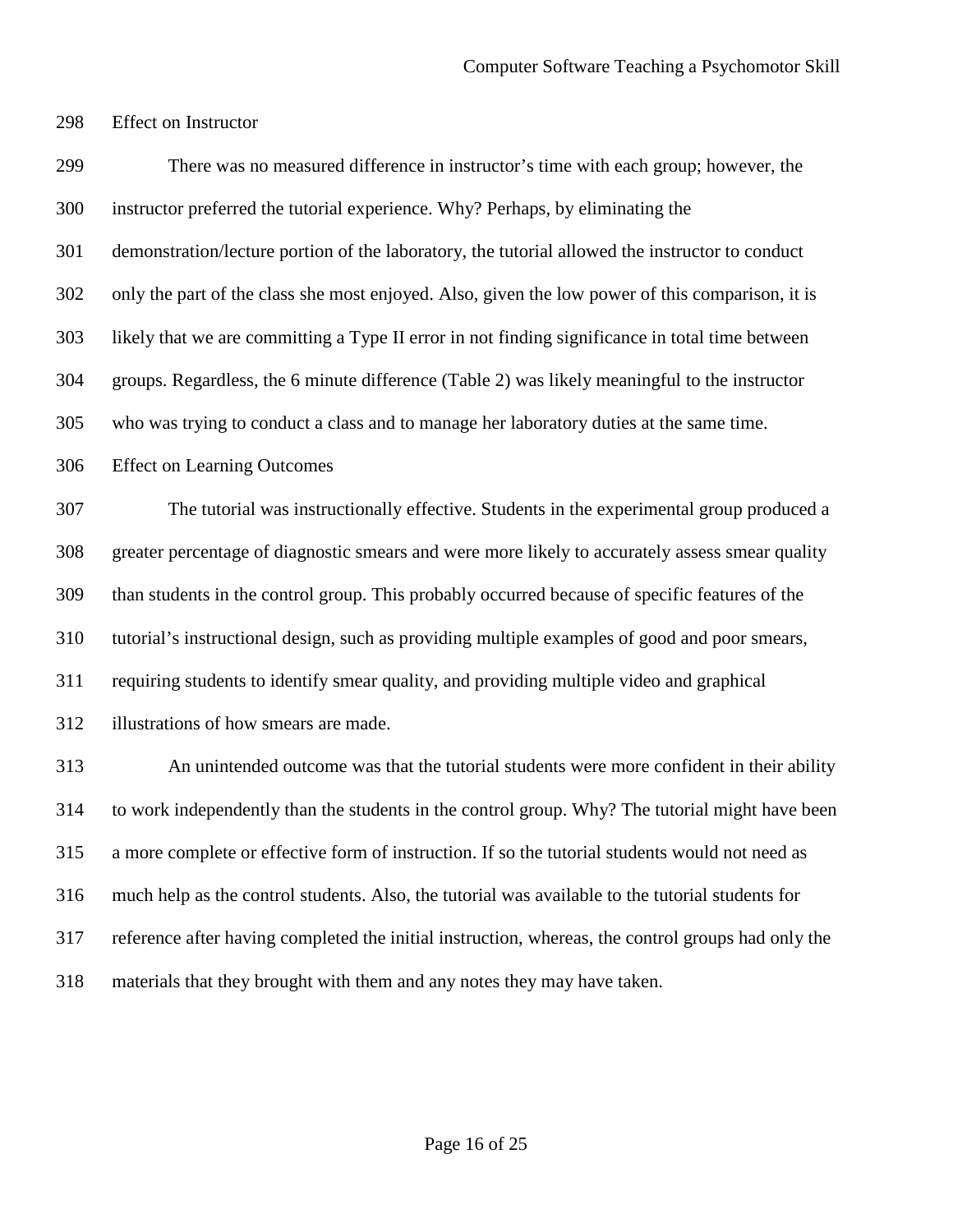Experience and Speed

 Why did the least experienced students in the tutorial group feel that they could move more quickly through the lab than the least experienced students in the control group? The response level of those who used the tutorial seems to remain fairly stable among experience levels (Figure 6). On the other hand, the score of the control students increased as the level of experience increased. Thus, it appears that the effect is primarily found within the control group and that students differ by prior experience within the control treatment but not the experimental treatment. One possible explanation is that the experienced students, being already familiar with the procedure, saw the demonstration by the instructor as a quick reminder and were able to get started right away. The inexperienced control students, however, may have been struggling to understand what to do and how to do it and thus took more time to orient themselves in the laboratory once they were on their own. The tutorial program may have provided inexperienced students a more comprehensive orientation to the procedure thus helping them start more quickly once they were on their own.

Potentially Confounding Factors

 Since the data obtained for each treatment group were derived from a series of laboratory sessions with different participants at different points in time, it is possible that there were some influences on the results not directly related to the instructional interventions. Factors such as time, increasing experience of students, exhaustion, level of training, and class demographics might have affected the outcome, but we have no specific reasons to believe this was the case. V. Conclusion

 The tutorial implementation was successful in providing students and instructors with an effective teaching and learning experience. Both subjective and objective measures indicated that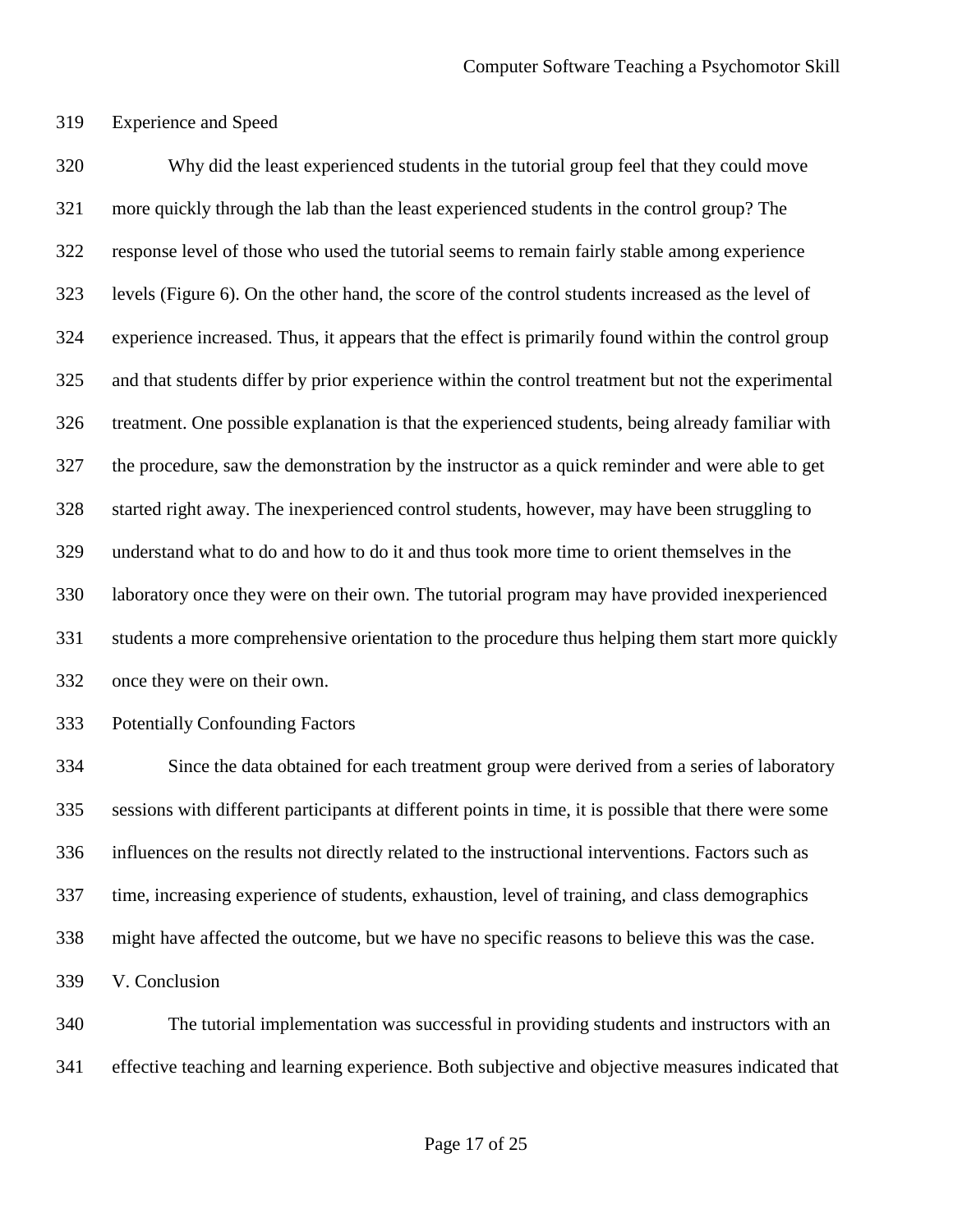the satisfaction level and post-instruction skills of tutorial students were equivalent to or greater than those of the control students. The instructor spent significantly less time performing lectures and demonstrations in class, and she felt that using the tutorial made the class easier and more enjoyable to teach. Thus, the experimental instruction was a viable method of teaching students to make blood smears. VI. Acknowledgments We wish to thank Joan Van Norman, Sheryl Marsden, Debora Hoyt and Kristi Mason for their substantial assistance in the planning and execution of this project. The contents of this article were partially developed under a grant from the Learning Anytime Anywhere Partnerships (LAAP), a program of the Fund for the Improvement of Postsecondary Education (FIPSE), U.S. Department of Education. However, these contents do not necessarily represent the policy of the Department of Education, and you should not assume endorsement by the Federal Government. VII. References 1. Garrett TJ, Ashford AR, Savage DG. A comparison of computer-assisted instruction and tutorials in hematology and oncology. *J Med Educ.* Nov 1987;62(11):918-922. 2. Beeson SA, Kring DL. The effects of two teaching methods on nursing students' factual knowledge and performance of psychomotor skills. *J Nurs Educ.* Nov 1999;38(8):357- 359. 3. Danielson JA, Bender HS, Mills EM, Vermeer PJ, Lockee BB. A Tool for Helping Veterinary Students Learn Diagnostic Problem Solving. *Educational Technology Research and Development.* 2003;51(3):63-81. 4. Buchanan JA. Experience with virtual reality-based technology in teaching restorative dental procedures. *J Dent Educ.* Dec 2004;68(12):1258-1265.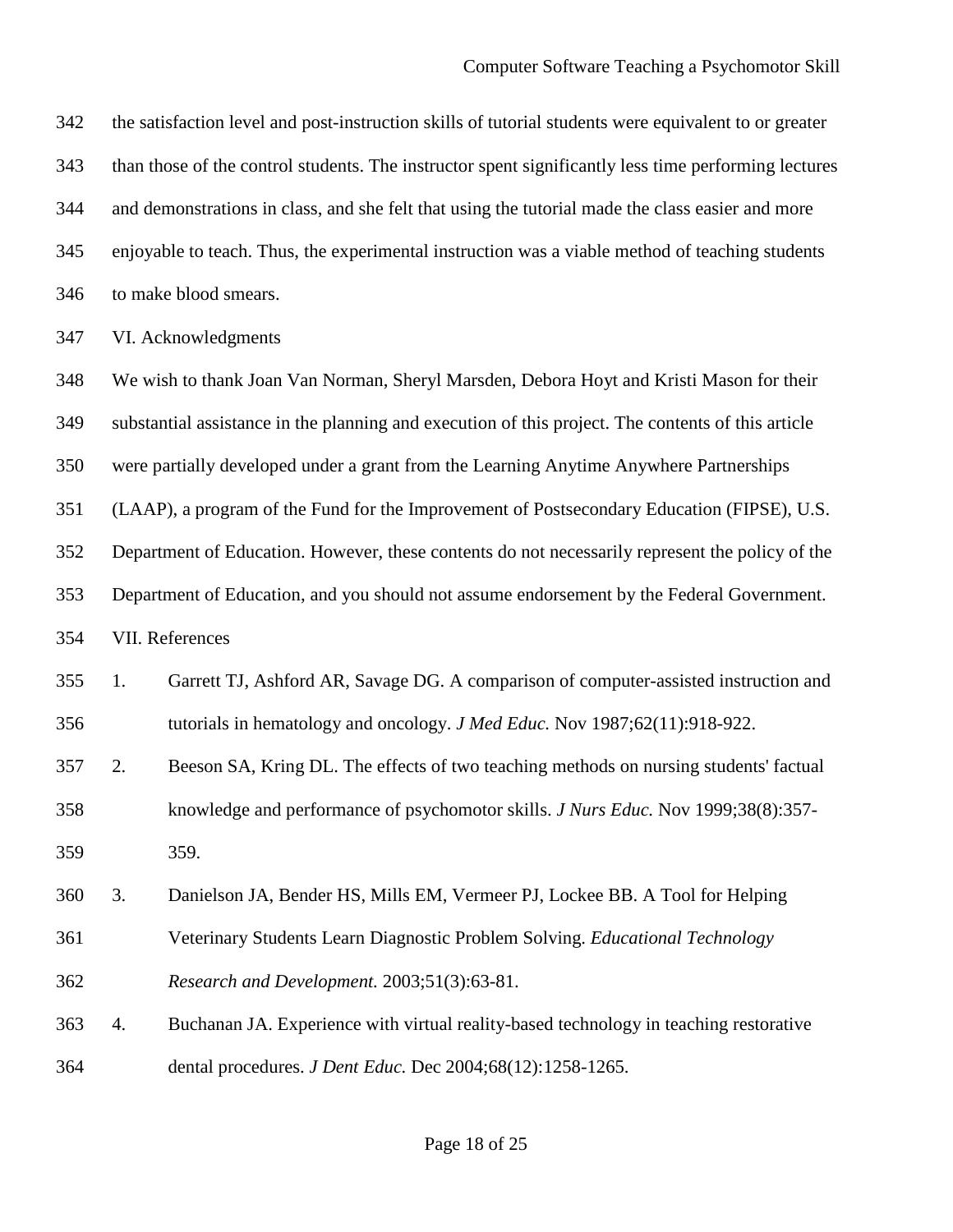- 5. Carr MM, Reznick RK, Brown DH. Comparison of computer-assisted instruction and seminar instruction to acquire psychomotor and cognitive knowledge of epistaxis
- management. *Otolaryngol Head Neck Surg.* Oct 1999;121(4):430-434.
- 6. Driscoll MP. *Psychology of learning for instruction*. Boston: Allyn and Bacon; 1994.
- 7. Gagne RM, Briggs LJ, Wager WW. *Principles of instructional design*. 4th ed. Fort
- Worth: Harcourt Brace Jovanovich College Publishers; 1992.
- 8. Keller JM. Strategies for Stimulating the Motivation to Learn. *Performance and Instruction.* Oct 1987;26(8):1-7.
- 9. Rimar GI. Message Design Guidelines For Screen-Based Programs. *Journal of Computer Assisted Learning.* Dec 1996;12(4):245-256.
- 10. Hix D, Hartson HR. Developing user interfaces: Ensuring usability through product and process. 1993:381.
- 11. Hartson HR, Hix D. Usability engineering course packet: CS 5714: Fall 1997. 1997.
- 12. Stemler SE. A Comparison of Consensus, Consistency, and Measurement Approaches to
- Estimating Interrater Reliability. *Practical Assessment, Research & Evaluation.*

2004;9(4).

13. Pedhazur EJ, Schmelkin LP. Measurement, Design, and Analysis: An Integrated

Approach. 1991.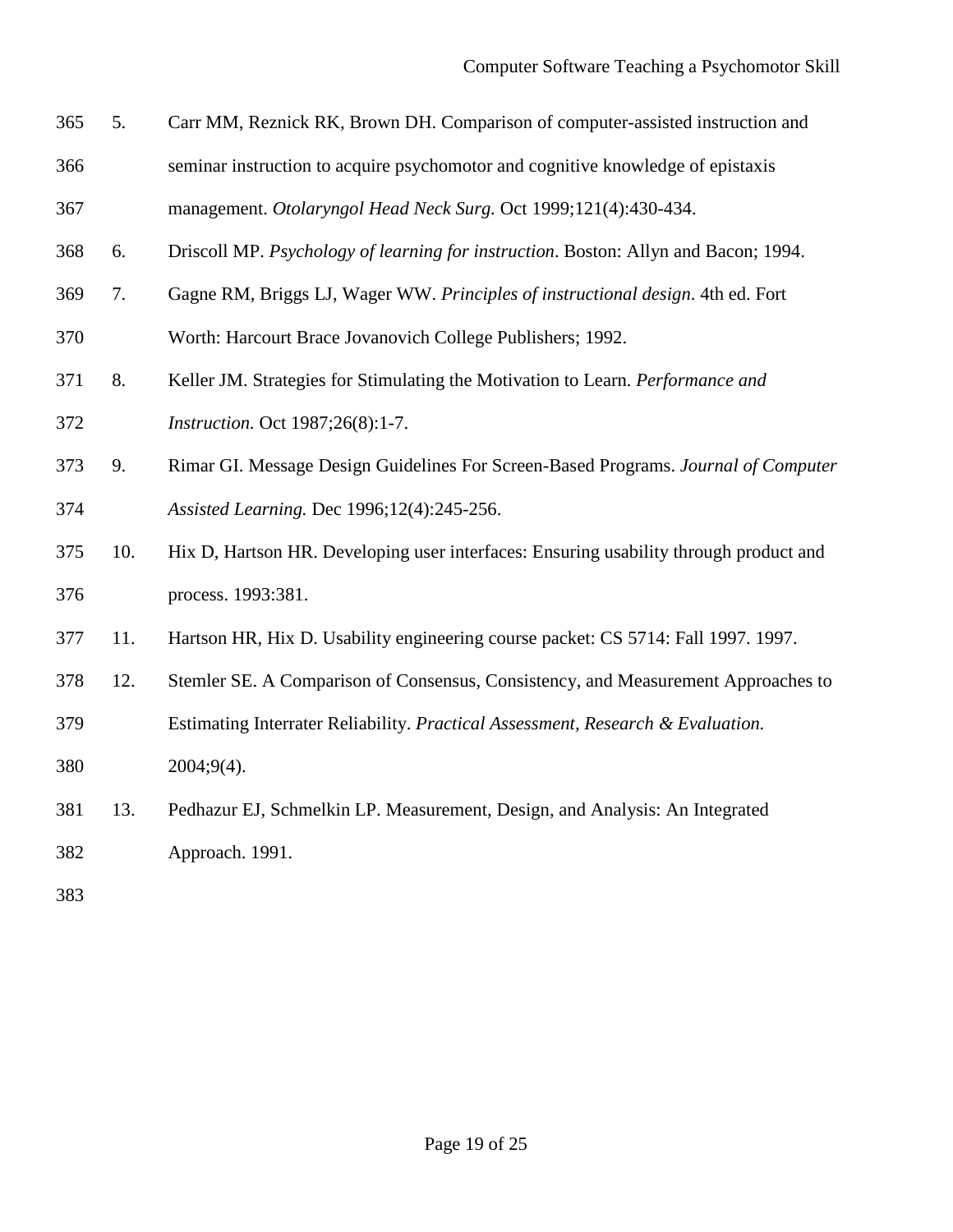- Figure Legend
- Figure 1: Introduction screen of the Blood Smear Tutorial
- Figure 2: Interactive questions about smear quality
- Figure 3: Electronic document explaining the laboratory procedures
- Figure 4: Electronic document (Staining-with-Diff-Quik.doc) on staining referred to in
- laboratory instruction document
- Figure 5: Reticulocyte movie (MakingAReticulocyteSmear3.mov) referred to in the instruction
- document
- Figure 6: Experience/Speed Interaction for Question 13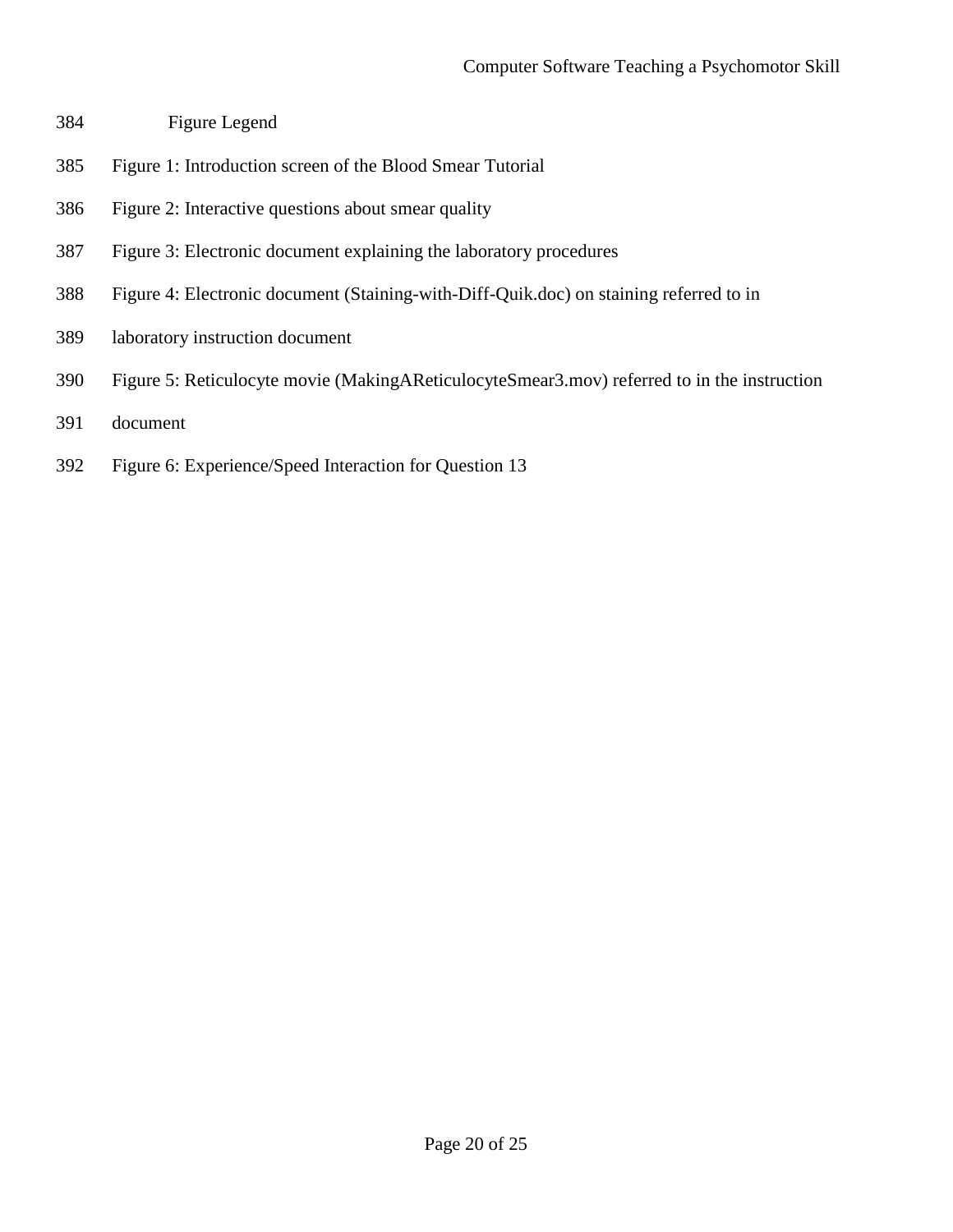<span id="page-20-0"></span>

| <b>Tutorial Group</b>                           |      | Control Group                                       |      |                      |
|-------------------------------------------------|------|-----------------------------------------------------|------|----------------------|
| Question                                        | Mean | Question                                            | Mean | Research<br>Question |
| 1. I feel comfortable when I use this tutorial. | 4.62 | I feel comfortable in this blood smear laboratory.  | 4.10 | General              |
| 2. Using this tutorial was easy.                | 4.56 |                                                     |      | General              |
| 3. Navigating through the tutorial is clear.    | 4.54 |                                                     |      | General              |
| 4. After using this tutorial, I am more likely  | 4.13 | After this lab, I am more likely to submit blood    | 4.06 | 6                    |
| to submit blood smears with the                 |      | smears along with the anticoagulated blood I send   |      |                      |
| anticoagulated blood for a complete blood       |      | for a complete blood count.                         |      |                      |
| count.                                          |      |                                                     |      |                      |
| 5. As a result of using this tutorial I can     | 4.10 | After participating in this lab I can identify good | 3.97 | $\overline{4}$       |
| identify good and bad blood smears better       |      | and bad blood smears better than before.            |      |                      |
| than before.                                    |      |                                                     |      |                      |
| 6. As a result of using this tutorial I am able | 3.97 | After participating in this lab I am able to create | 4.13 | 3                    |
| to create blood smears better than before.      |      | blood smears better than before.                    |      |                      |

Table 1: Student survey questions with mean values and association to research question

Page 21 of 25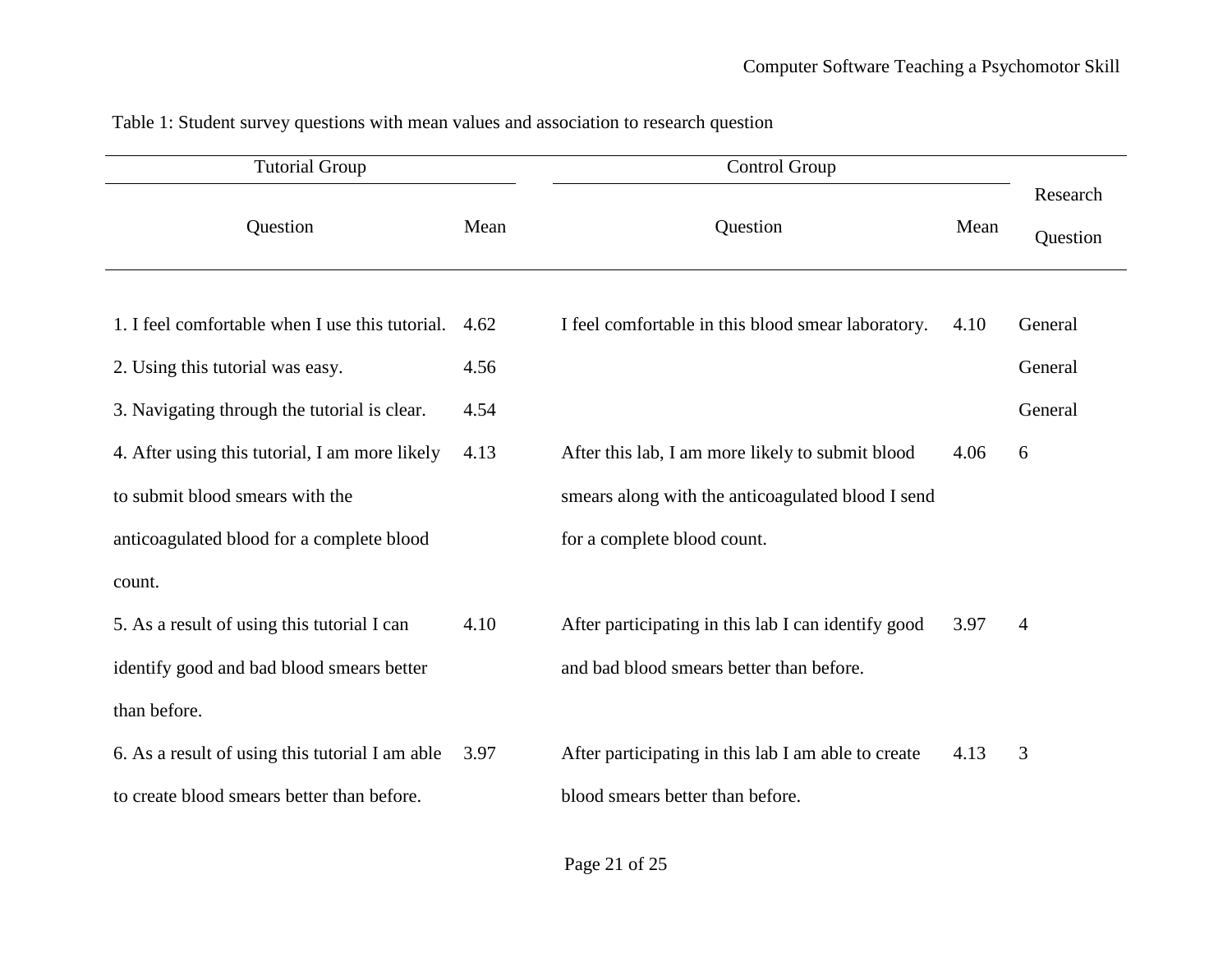## Computer Software Teaching a Psychomotor Skill

| 7. Making a good blood smear is relevant to      | 4.67 | Making a good blood smear is relevant to my                 | 4.35 | 6       |
|--------------------------------------------------|------|-------------------------------------------------------------|------|---------|
| my personal and professional goals.              |      | personal and professional goals.                            |      |         |
| 8. Interpreting a blood smear is relevant to     | 4.69 | Interpreting a blood smear is relevant to my                | 4.39 | 6       |
| my personal and professional goals.              |      | personal and professional goals.                            |      |         |
| 9. I feel that it is important that I am able to | 4.69 | I feel that it is important that I am able to make a        | 4.52 | 6       |
| make a good blood smear.                         |      | good blood smear.                                           |      |         |
| 10. I enjoyed using the tutorial                 | 3.79 | I enjoyed participating in this blood smear                 | 4.16 | General |
|                                                  |      | laboratory.                                                 |      |         |
|                                                  |      |                                                             |      |         |
| 11. Technical problems were not an issue         | 3.41 |                                                             |      | General |
| when using the tutorial.                         |      |                                                             |      |         |
| 12. The tutorial makes understanding how to      | 4.10 | The instructor makes understanding how to make              | 4.19 | 5       |
| make a good blood smear easy.                    |      | a good blood smear easy.                                    |      |         |
| 13. I was able to quickly move through the       | 4.33 | I was able to quickly move through the lesson.              | 3.90 | 5       |
| lesson.                                          |      |                                                             |      |         |
| 14. As a result of using this tutorial, I am     | 3.85 | After participating in this lab, I am able to make a $3.71$ |      | 5       |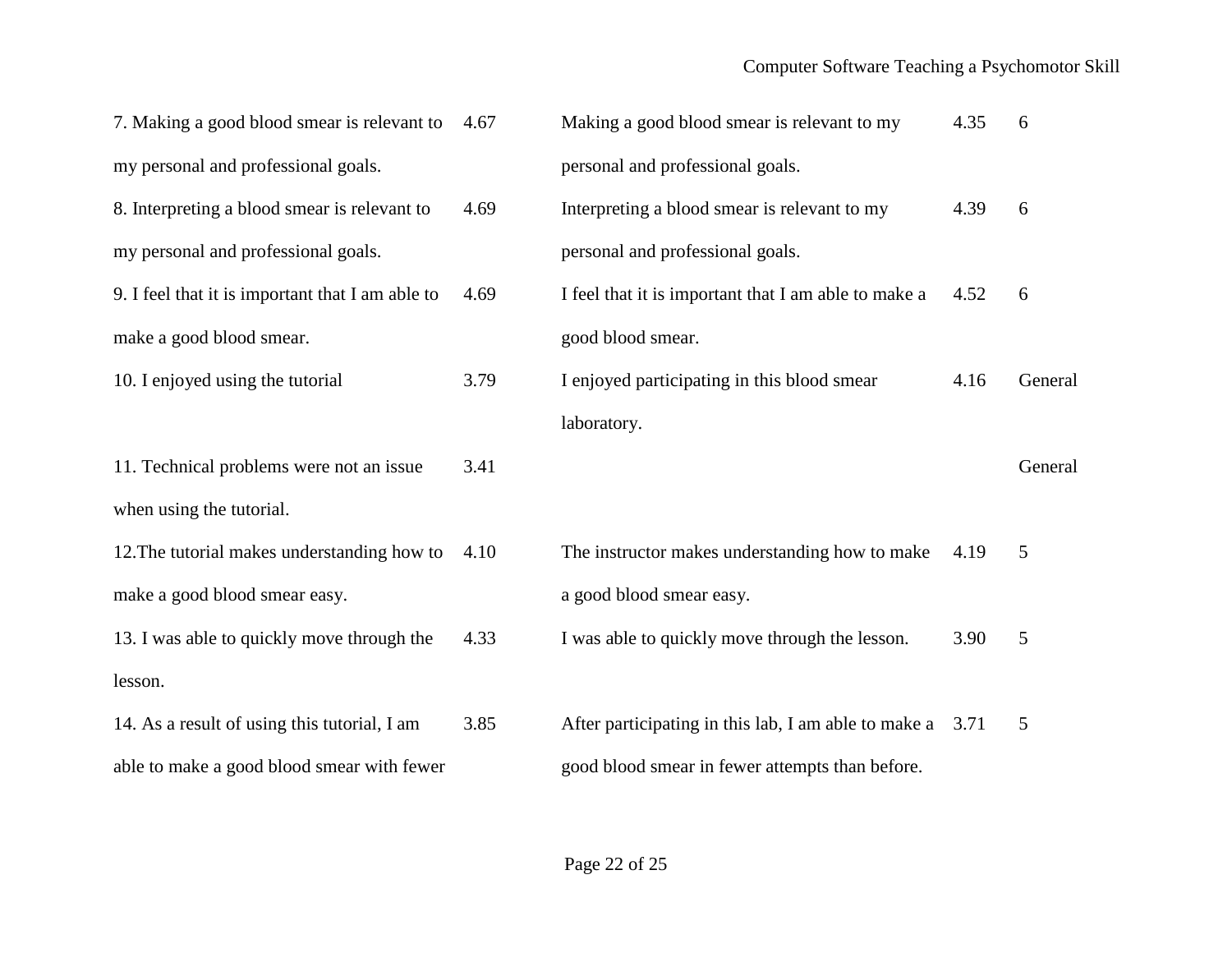attempts than before.

| 15. If I make a bad smear, I know what I did 4.31 |      | If I make a bad smear, I know what I did wrong. | 3.74 | 4            |
|---------------------------------------------------|------|-------------------------------------------------|------|--------------|
| wrong.                                            |      |                                                 |      |              |
| 16. I required no assistance from the             | 4.03 | I required no assistance from the instructor to | 3.26 | $\mathbf{1}$ |
| instructor to understand the material or          |      | understand the material or make a blood smear.  |      |              |
| make a blood smear.                               |      |                                                 |      |              |
| 17. I like being able to learn how to make        | 3.67 |                                                 |      | General      |
| blood smears on a computer.                       |      |                                                 |      |              |
| 18. I feel comfortable reading from a             | 4.18 | I feel comfortable reading from a computer      | 4.39 | General      |
| computer screen                                   |      | screen                                          |      |              |
| 19. I feel comfortable using computers            | 4.18 | I feel comfortable using computers              | 4.26 | General      |
| 20. I feel confident I can make a good blood      | 4.23 | I feel confident I can make a good blood smear. | 3.75 | 3            |
| smear.                                            |      |                                                 |      |              |
| 21. The number of blood smears I have             | 2.46 | The number of blood smears I have made before   | 2.20 | Experience   |
| made before this class falls within the           |      | this class falls within the following range:    |      |              |
| following range:                                  |      |                                                 |      |              |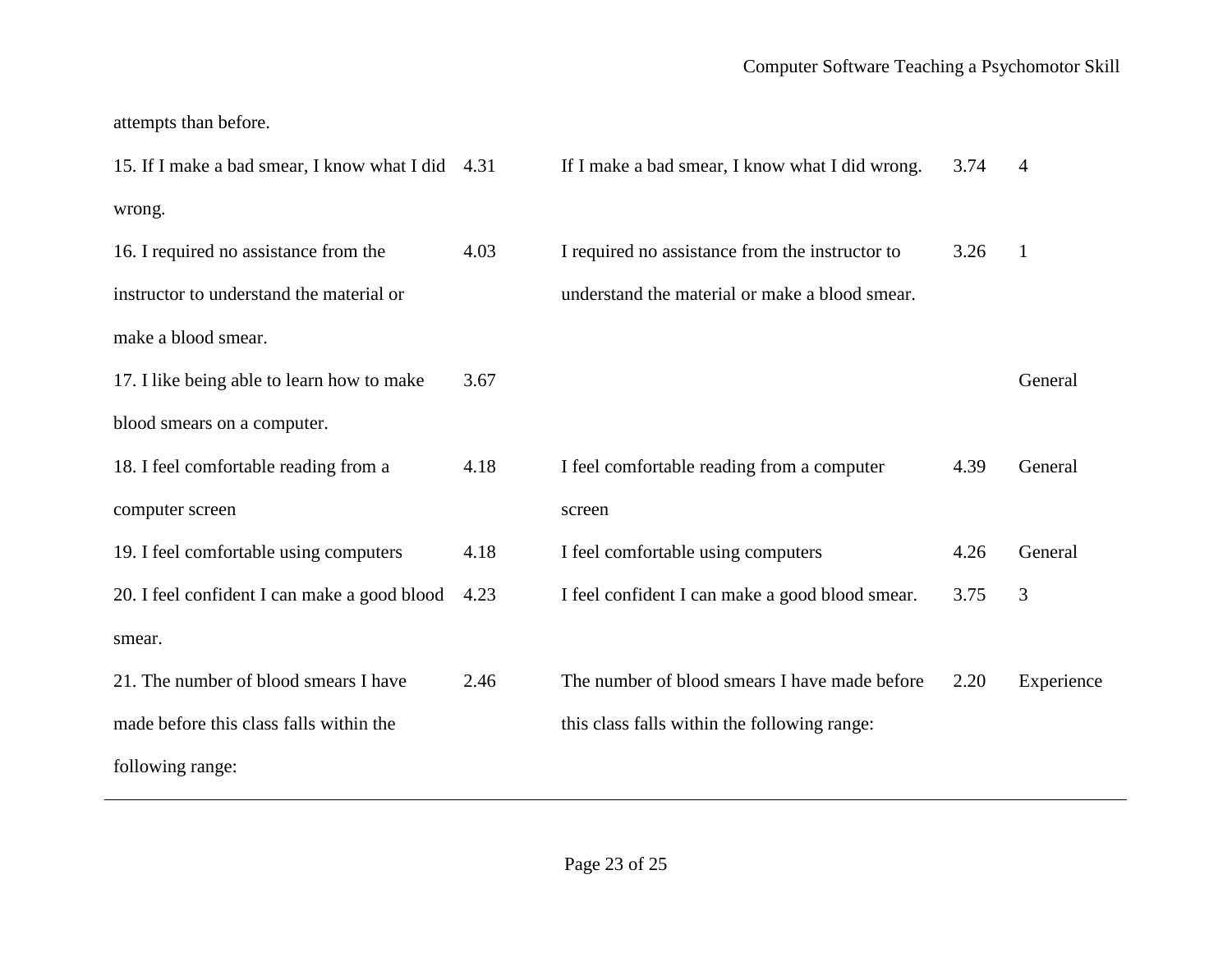Note. Scale for Question 21:  $1 =$  no prior experience,  $2 = 1-10$  smears previous,  $3 = 11-40$  smears previous,  $4 = > 41$  smears made previously; Scale for all other questions:  $1 =$  Completely disagree,  $2 =$  Generally disagree,  $3 =$  Neutral,  $4 =$  Generally agree,  $5 =$ Completely agree. The furthest-right column shows the research question that each survey item was intended to address.